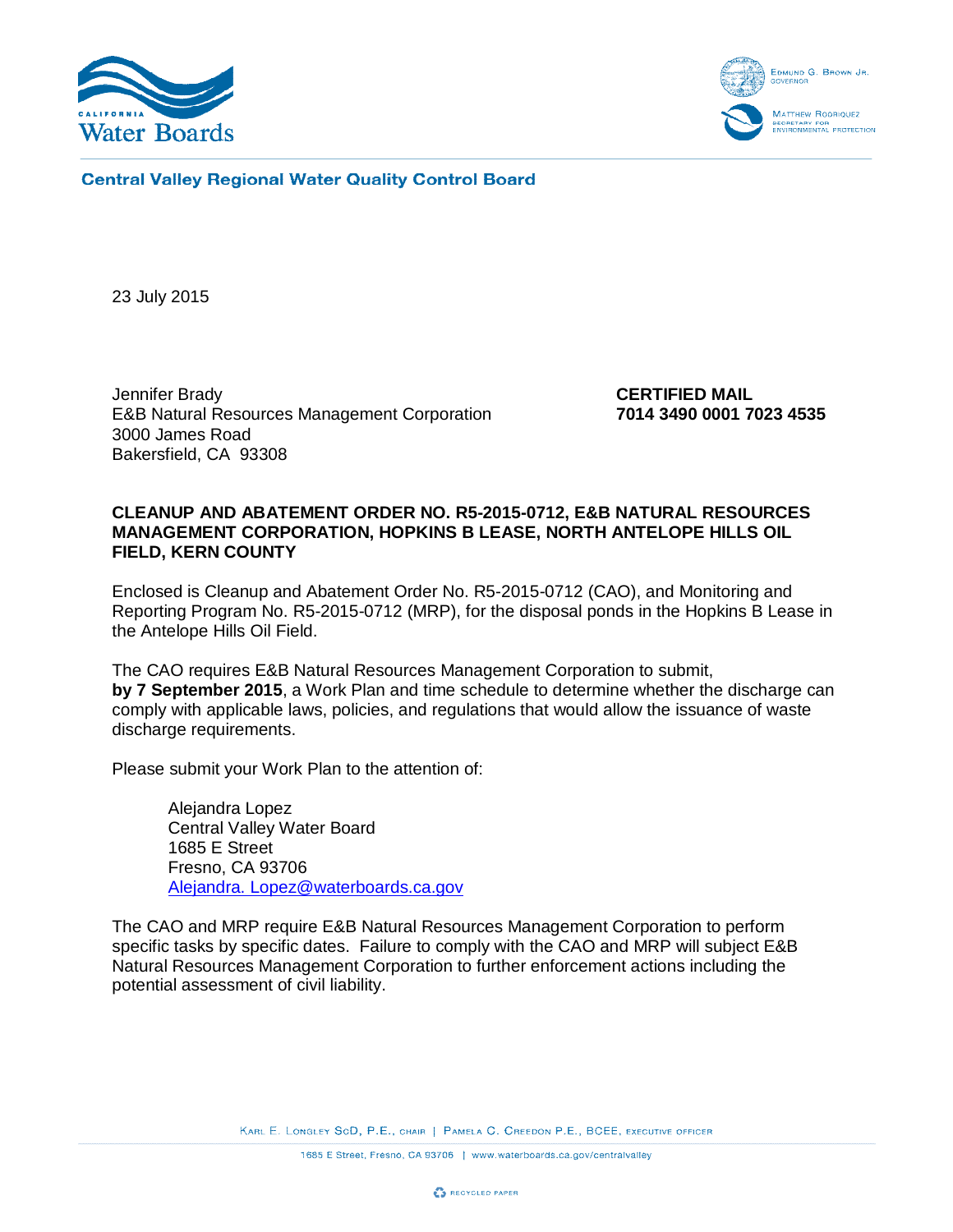If you have any questions regarding this matter, please contact Alejandra Lopez of this office at (559)445-6071 or at the above e-mail address.

*Original Signed By:*

RONALD E. HOLCOMB Senior Engineering Geologist CEG No. 2390

cc: Pamela C. Creedon, Executive Officer, CVRWQCB, Rancho Cordova Julie Macedo, Office of Enforcement, State Water Resources Control Board Patrick Pulupa, Office of Chief Counsel, State Water Resources Control Board John Borkovich, Division of Water Quality, State Water Resources Control Board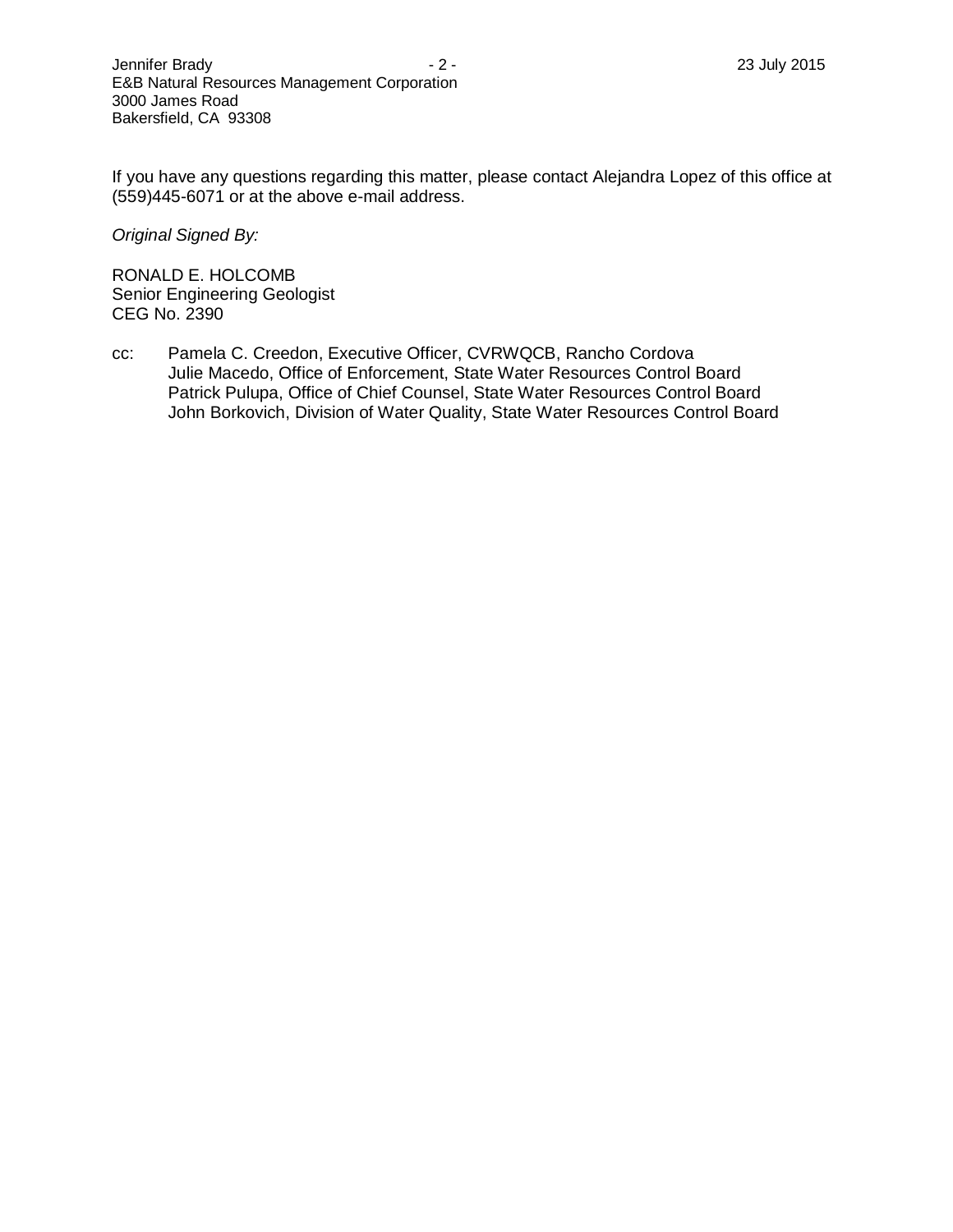# **CALIFORNIA REGIONAL WATER QUALITY CONTROL BOARD CENTRAL VALLEY REGION**

# **CLEANUP AND ABATEMENT ORDER NO. R5-2015-0712 FOR E&B NATURAL RESOURCES MANAGEMENT CORPORATION HOPKINS B LEASE NORTH ANTELOPE HILLS OIL FIELD KERN COUNTY**

The California Regional Water Quality Control Board, Central Valley Region (hereafter Central Valley Water Board), finds that:

- 1. E&B Natural Resources Management Corporation (hereinafter Discharger), operates a petroleum production wastewater discharge facility at its Hopkins B Lease in the North Antelope Hills Oil Field (Hopkins B Lease). The Hopkins B Lease, approximately 11 miles west of Lost Hills, is located in the south half of the northeast quarter of Section 23, T27S, R19E, MDB&M.
- 2. The Hopkins B Lease contains four unlined surface impoundments (ponds). Wastewater is separated from the extracted crude oil and discharged to the unlined ponds for percolation and evaporation. Yearly wastewater discharge to the ponds is approximately 54,800 barrels. Ponds flow in series from Pond One through Pond Four. Pond One is 50 feet long by 30 feet wide and eight feet deep. Pond Two is 150 feet long by 80 feet wide and eight feet deep. Pond Three is 215 feet long by 80 feet wide and eight feet deep. Pond Four is 230 feet long by 140 feet wide and 12 feet deep.
- 3. The Discharger has not submitted a Report of Waste Discharge. The Hopkins B Lease is not regulated by Waste Discharge Requirements (WDRs) for the discharge of petroleum production wastewaters.
- 4. This Order contains a time schedule to achieve compliance with the California Water Code (Water Code) and the *Water Quality Control Plan for the Tulare Lake Basin Second Edition, Revised January 2004* (Basin Plan), and requires that by 31 December 2016, the Discharger demonstrate that the discharge to these ponds can comply with the applicable laws, policies, and regulations or the discharge will have to cease by that date.
- 5. The Basin Plan designates beneficial uses, establishes water quality objectives, and contains implementation plans and policies for all waters of the Basin.
- 6. Hopkins B Lease surface drainage is eastward. The facility is located in the Antelope Plain Hydrologic Area (558.60) which is part of the South Valley Hydrologic Unit of the Tulare Lake Basin. The designated beneficial uses of Valley Floor Waters, as specified in the Basin Plan, are agricultural supply; industrial supply; process water supply; water contact and non-contact water recreation; warm fresh water habitat; wildlife habitat; preservation of rare, threatened or endangered species; and groundwater recharge. The Hopkins B Lease is located in the headlands of an ephemeral stream with a stream fork on the north located approximately 60 feet from Pond Four, and a stream fork on the south located approximately 85 feet from Pond Two, the stream channel runs easterly.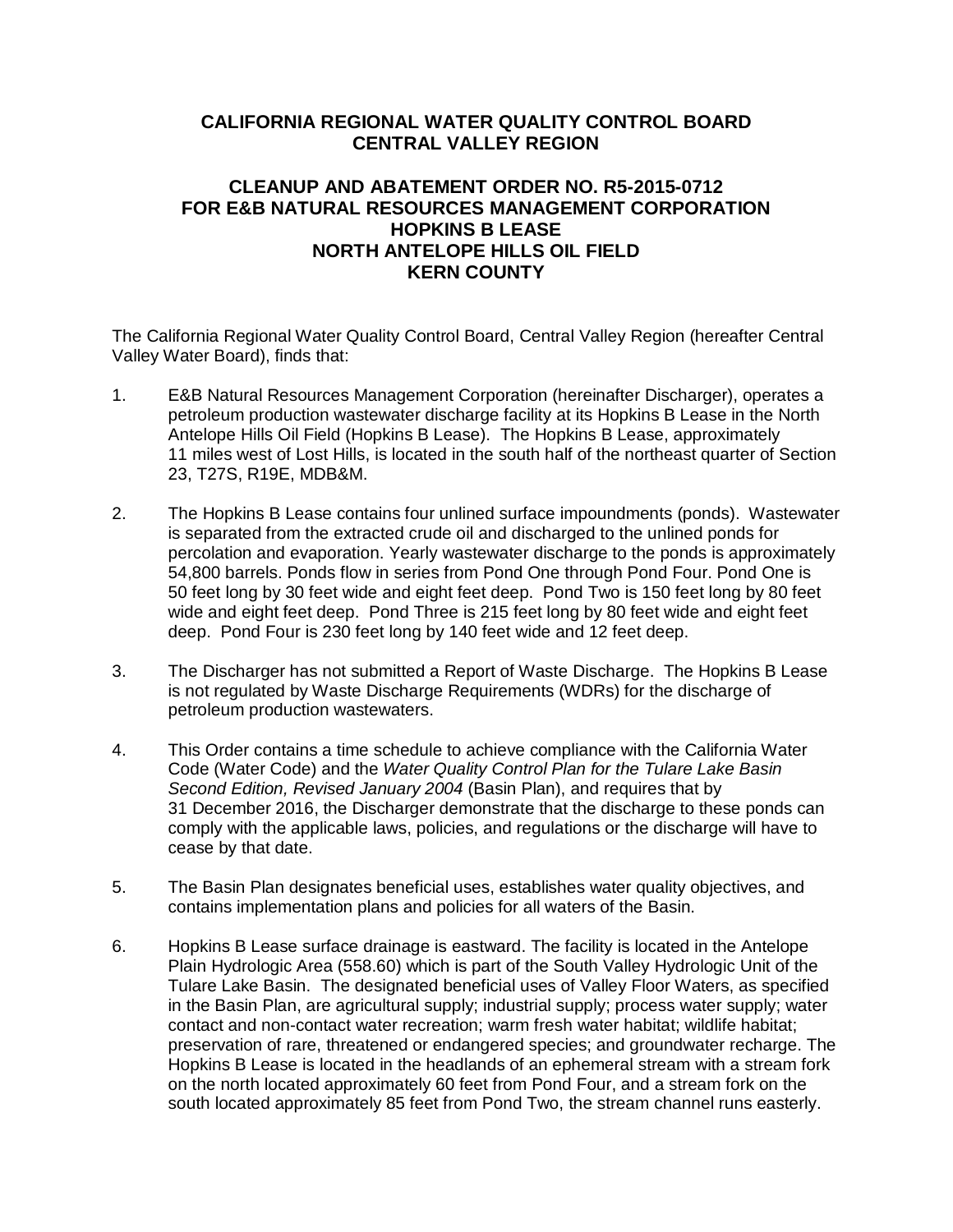A wastewater overflow or a discharge outside the designated pond areas could result in contaminants leaving the North Antelope Hills Oil Field via the ephemeral stream channel.

- 7. The Hopkins B Lease is in the Kern County Basin Hydrologic Unit, Detailed Analysis Unit (DAU) 259. The designated beneficial uses of the groundwater, as specified in the Basin Plan for DAU 259 are municipal and domestic water supply, agricultural supply, and industrial service supply.
- 8. This Cleanup and Abatement Order is based upon: 1) Chapter 5, Enforcement and Implementation commencing with section 13300, of the Porter-Cologne Water Quality Control Act (Water Code Division 7, commencing with section 13000); 2) Water Code section 13267<sup>1</sup>, Investigations; inspections, Chapter 4, Regional Water Quality Control; 3) all applicable provisions of the Basin Plan including beneficial uses, water quality objectives, and implementation plans; 4) California State Water Resources Control Board (State Water Board) Resolution No. 68-16 (*Statement of Policy with Respect to Maintaining High Quality of Waters in California*); 5) State Water Board Resolution No. 92-49 (*Policies and Procedures for Investigation and Cleanup and Abatement of Discharges Under Water Code section 13304*); and 6) all other applicable legal authority.
- 9. The Basin Plan sets forth the following specific waste constituent limits for discharges of oil field wastewater to unlined ponds overlying groundwater with existing and future probable beneficial uses are:

| Constituent                        | Limitation | Units                               |
|------------------------------------|------------|-------------------------------------|
| Electrical Conductivity (EC): 1000 |            | micromhos per centimeter (umhos/cm) |
| Chloride:                          | 200        | milligrams per liter (mg/L)         |
| Boron:                             |            | mg/L                                |

10. The Basin Plan allows discharges of oil field wastewater that exceed the above maximum salinity limits to unlined ponds, stream channels, or surface waters if the Discharger successfully demonstrates to the Central Valley Water Board in a public hearing that the proposed discharge will not substantially affect water quality nor cause a violation of water quality objectives.

 $\overline{\phantom{a}}$ 

<sup>&</sup>lt;sup>1</sup> Water Code section 13267, subdivision (b)(1) states: "In conducting an investigation specified in subdivision (a), the regional board may require that any person who has discharged, discharges, or is suspected of having discharged or discharging, or who proposes to discharge waste within its region, or any citizen or domiciliary, or political agency or entity of this state who has discharged, discharges, or is suspected of having discharged or discharging, or who proposes to discharge, waste outside of its region that could affect the quality of waters within its region shall furnish, under penalty of perjury, technical or monitoring program reports which the regional board requires. The burden, including costs, of these reports shall bear a reasonable relationship to the need for the report and the benefits to be obtained from the reports. In requiring those reports, the regional board shall provide the person with a written explanation with regard to the need for the reports, and shall identify the evidence that supports requiring that person to provide the reports."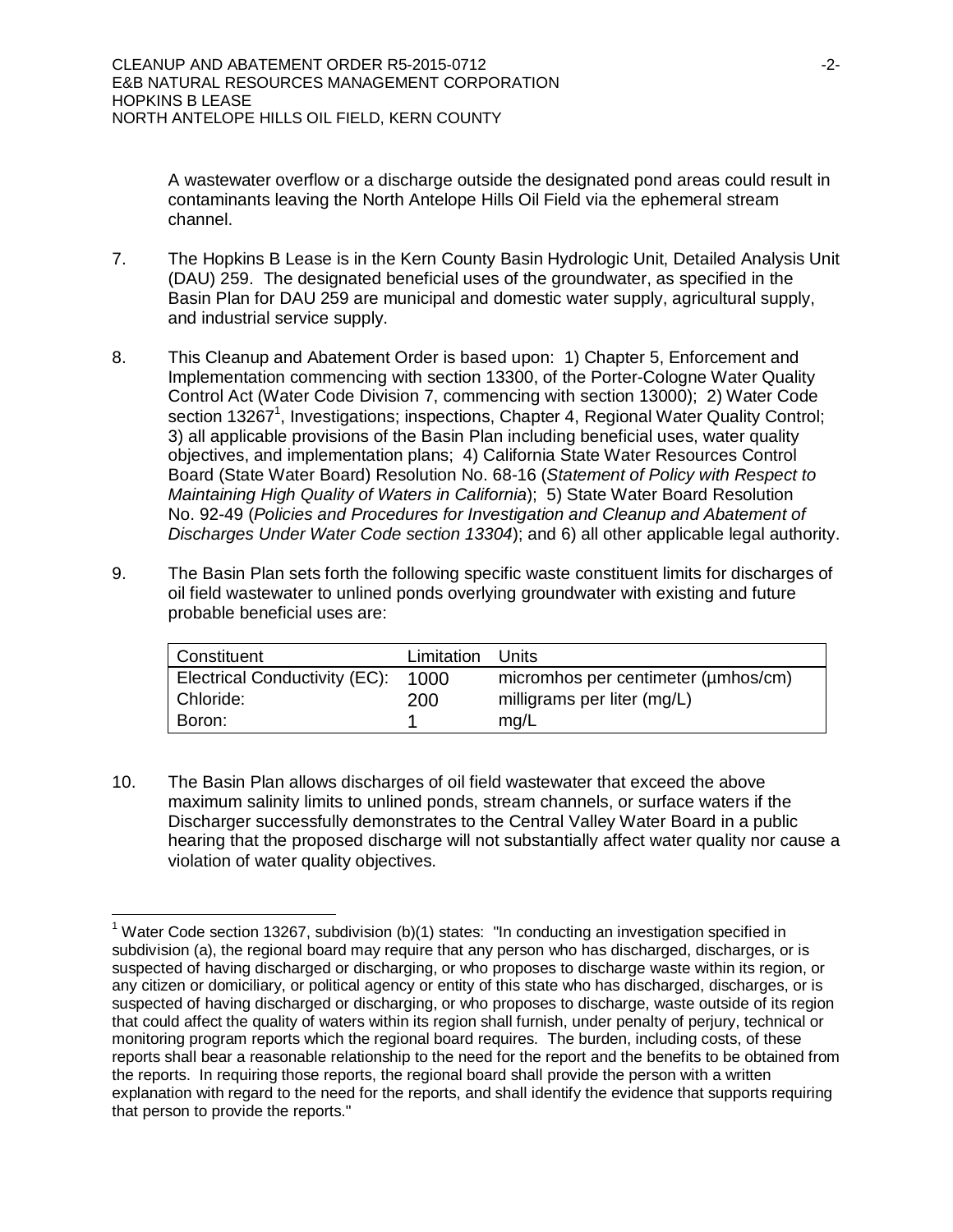The results of the analyses of wastewater sampled from the Hopkins B Lease pond three on 21 April 2010 were reported in the inspection report at the following values for the listed constituents:

| Constituent | Concentration | Units    |
|-------------|---------------|----------|
| EC:         | 29,000        | umhos/cm |
| Chloride:   | 10,000        | mg/L     |
| Boron:      | 51            | mg/L     |

A wastewater sample was collected from the influent to pond one on 11 May 2015 by Zalco Laboratories, Inc., and analytical results are:

| Constituent | Concentration Units |          |
|-------------|---------------------|----------|
| TDS:        | 18,000              | mq/L     |
| EC:         | Not reported        | µmbos/cm |
| Chloride:   | 11,000              | mg/L     |
| Boron:      | 48                  | mg/L     |

- 11. On 23 March 2015, the Central Valley Water Board issued a Notice of Violation (NOV) to the Discharger that was the result of an inspection conducted on 18 February 2015. The NOV alleged that the discharge was in violation of Section 13260 of the California Water Code for failing to submit a Report of Waste Discharge. Discharging waste that could affect the quality of waters of the State without obtaining WDRs is a violation of Sections 13260 and 13264 of the California Water Code.
- 12. Information obtained from the California Department of Water Resources identified the closes groundwater supply well located approximately 2.10 miles southwest of the facility. A groundwater sample obtained from the well on 6 September 1962 contained the following constituents at the indicated values:

| Constituent | Concentration Units |          |
|-------------|---------------------|----------|
| EC:         | 7,830               | umhos/cm |
| Chloride:   | 760                 | mg/L     |
| Boron:      | 8                   | mg/L     |

Groundwater from a well located 4.1 miles northeast (down slope) contained the following constituents at the indicated values:

| Constituent | Concentration | Units    |
|-------------|---------------|----------|
| EC:         | 5,450         | umhos/cm |
| Chloride:   | 7,676         | mg/L     |
| Boron:      | 3.3           | mq/L     |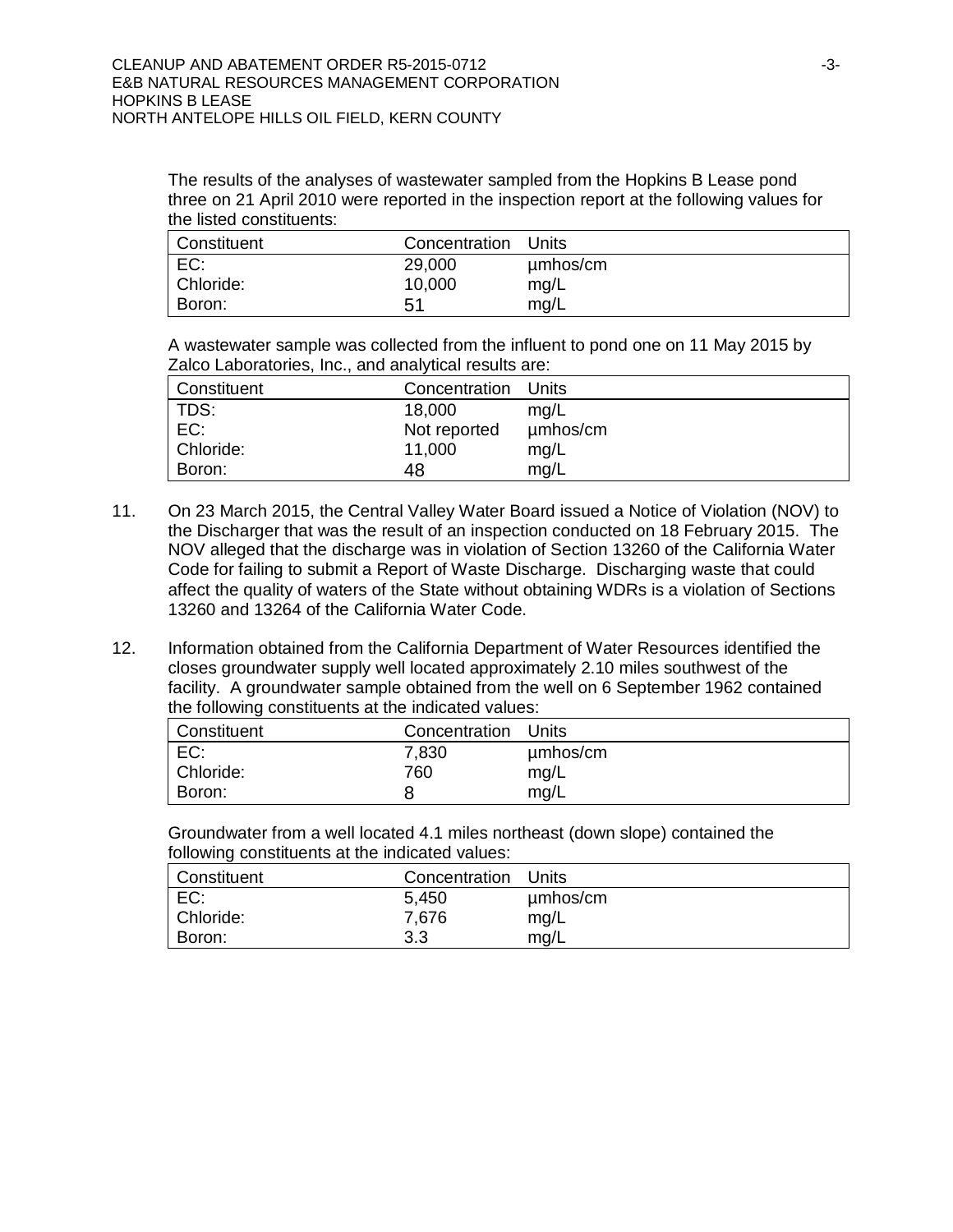13. Section 13304(a) of the Water Code provides that:

*Any person who has discharged or discharges waste into the waters of this state in violation of any waste discharge requirement or other order or prohibition issued by a regional board or the state board, or who has caused or permitted, causes or permits, or threatens to cause or permit any waste to be discharged or deposited where it is, or probably will be, discharged into the waters of the state and creates, or threatens to create, a condition of pollution or nuisance, shall upon order of the regional board, clean up the waste or abate the effects of the waste, or, in the case of threatened pollution or nuisance, take other necessary remedial action, including, but not limited to, overseeing cleanup and abatement efforts. A cleanup and abatement order issued by the state board or a regional board may require the provision of, or payment for, uninterrupted replacement water service, which may include wellhead treatment, to each affected public water supplier or private well owner. Upon failure of any person to comply with the cleanup or abatement order, the Attorney General, at the request of the board, shall petition the superior court for that county for the issuance of an injunction requiring the person to comply with the order. In the suit, the court shall have jurisdiction to grant a prohibitory or mandatory injunction, either preliminary or permanent, as the facts may warrant.*

- 14. Oil field produced water can contain elevated concentrations of general minerals (especially total dissolved solids and chloride), metals (i.e., arsenic), trace elements (i.e., boron, strontium, thallium, lithium, etc.), petroleum hydrocarbons, polynuclear aromatic hydrocarbons (PAHs), volatile organic compounds (VOCs, i.e., benzene, toluene, ethylbenzene, and xylenes [BTEX]), and radionuclides. The unauthorized discharge of waste containing oil field waste constituents to ground and/or groundwater creates, or threatens to create, a condition of pollution in groundwater, and may result in the degradation of water quality.
- 15. The lands surrounding the Hopkins B Lease are used for oil production activities and light cattle grazing. The nearest irrigated crops are approximately 3.4 miles north and 5.2 miles east of the lease. Based on Ayers and Westcott (1985), irrigation water with a chloride concentration above 350 mg/L can cause severe crop problems. Boron toxicity can occur on sensitive crops at concentrations greater than 0.5 mg/L in irrigation water*.*
- 16. Underlying groundwater may be degraded if mixed with oil field wastewater. Oil field wastewater constituents could impair the groundwater for municipal and domestic supply and agricultural supply uses.
- 17. An investigation is necessary to determine whether the discharge of wastewater has caused or threatens to cause a condition of pollution in groundwater or the development of nuisance conditions.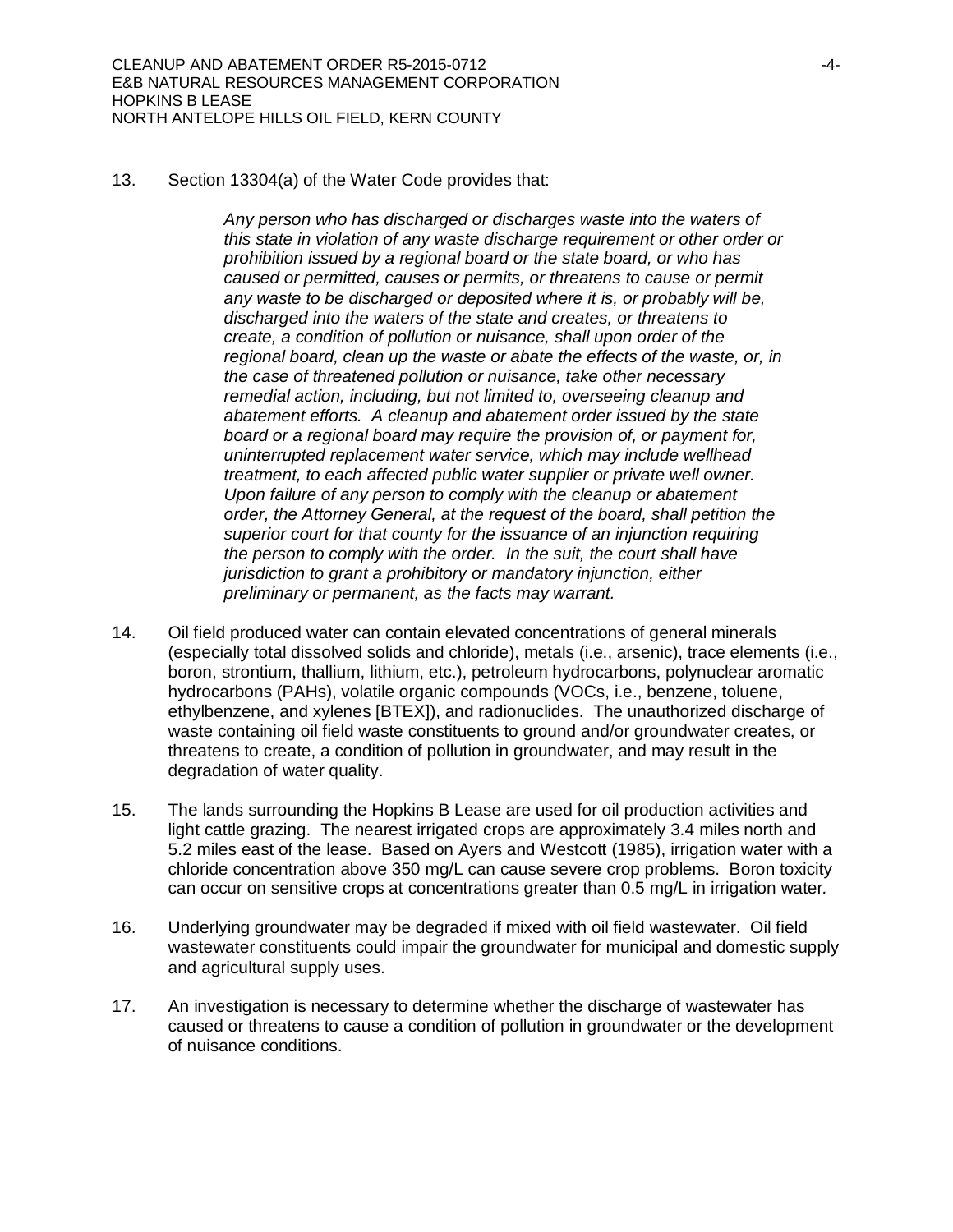- 18. The following actions will determine the threat and/or impacts to groundwater as a result of the discharges at the Hopkins B Lease in violation of the Water Code:
	- a. Development of a work plan to conduct a hydrogeological site characterization and assess potential groundwater degradation by discharges from this facility.
	- b. Documentation of the average monthly volume of wastewater discharged to the ponds during the previous year will be submitted, and continued discharge during the investigation will not exceed the average monthly discharge rate calculated for the prior year; and
	- c. This Order requires that if degradation of groundwater due to discharge from any of the ponds is documented, then a work plan to delineate the nature and extent of the release and a plan to remediate the effects of the release must be submitted.
- 19. The deliverables ordered herein (work plans, signing up for WDRs, investigations, etc. as necessary) are needed to provide information to the Central Valley Water Board regarding (a) the nature and extent of the discharge, (b) the nature and extent of pollution conditions in State waters created by the discharge, (c) the threat to public health posed by the discharge, and (d) appropriate cleanup and abatement measures. The deliverables will enable the Discharger, with concurrence from the Central Valley Water Board, to determine the vertical and lateral extent of the discharge, ascertain whether the condition of pollution poses a threat to human health in the vicinity of the Hopkins B Lease, and provide technical information to determine the cleanup and abatement measures necessary to bring the Site into compliance with applicable water quality standards. Based on the nature and possible consequences of the discharges, including impacts to groundwater supply, the burden of providing the required information, including costs, bears a reasonable relationship to the need for the required reports, and the benefits to be obtained from the reports. The deadlines set forth herein are reasonable given the need to investigate the potential threat to groundwater quality.
- 20. In accordance with Water Code section 13267(b), these findings provide the Discharger with a written explanation with regard to the need for remedial action and reports, and identify the evidence that supports the requirement to implement investigative activities, to implement cleanup and abatement activities if needed, and to submit the reports. The Discharger owns a portion of the mineral rights and operates the Hopkins B Lease which is subject to this Cleanup and Abatement Order. The technical and monitoring reports required by this Order are necessary to determine compliance with this Cleanup and Abatement Order.
- 21. Issuance of this Cleanup and Abatement Order is being taken for the protection of the environment and as such is exempt from provisions of the California Environmental Quality Act (CEQA) (Public Resources Code section 21000 et seq.) in accordance with California Code of Regulations, title 14, sections 15061(b)(3), 15306, 15307, 15308, and 15321. This Cleanup and Abatement Order generally requires the Discharger to submit plans for approval prior to implementation of investigative and, if necessary, cleanup activities at the Hopkins B Lease. Mere submission of plans is exempt from CEQA as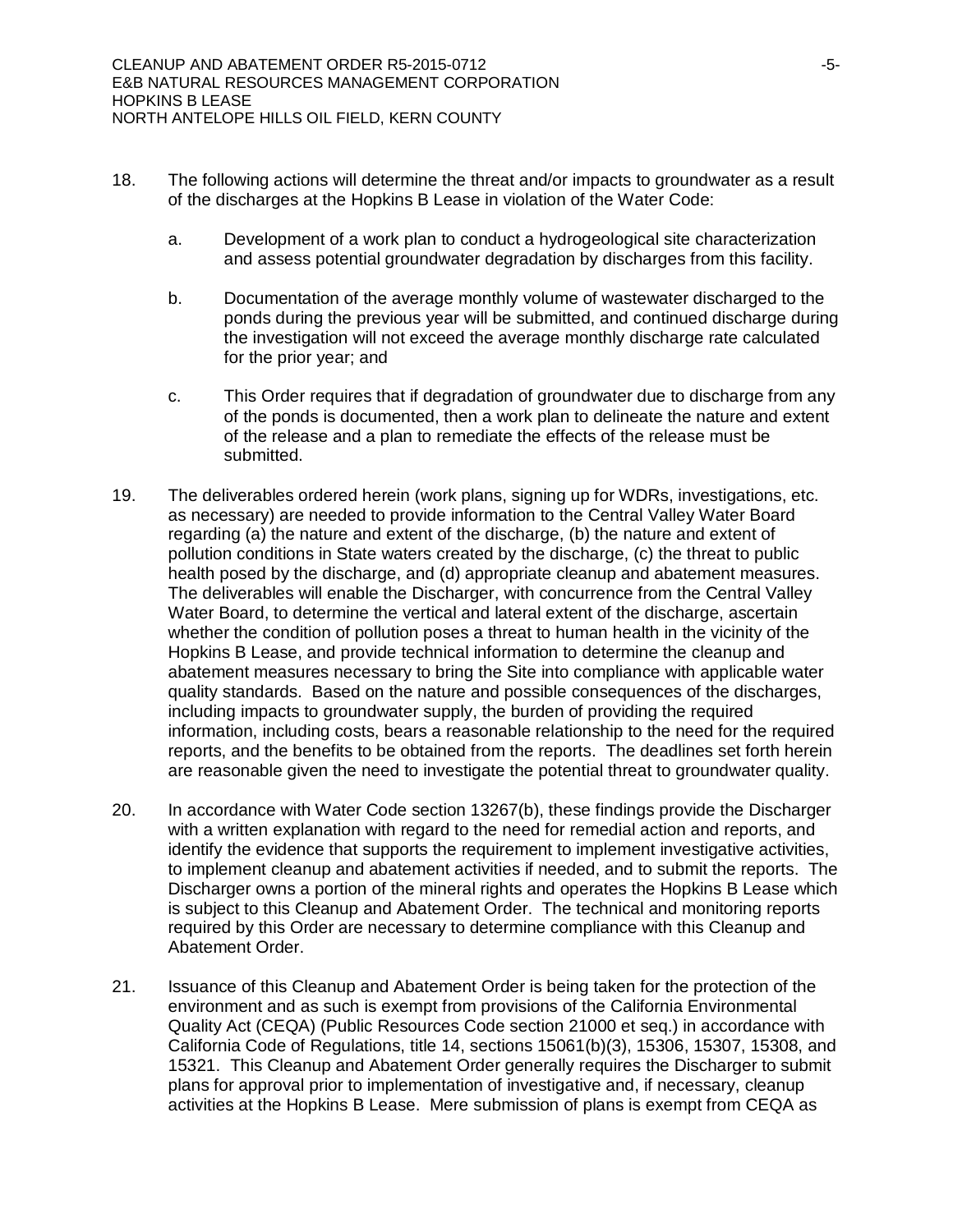submission will not cause a direct or indirect physical change in the environment and/or is an activity that cannot possibly have a significant effect on the environment. CEQA review at this time would be premature and speculative, as there is not enough information concerning the Discharger's proposed remedial activities and possible associated environmental impacts. If the Central Valley Water Board determines that implementation of any plan required by this Cleanup and Abatement Order will have a significant effect on the environment, the Central Valley Water Board will conduct the necessary and appropriate environmental review prior to the Executive Officer's approval of the applicable plan.

22. The Discharger will bear the costs, including the Central Valley Water Board's costs, of determining whether implementation of any plan required by this Cleanup and Abatement Order will have a significant effect on the environment and, if so, in preparing and handling any documents necessary for environmental review. If necessary, the Discharger and a consultant acceptable to the Central Valley Water Board shall enter into a memorandum of understanding with the Central Valley Water Board regarding such costs prior to undertaking any environmental review.

**IT IS HEREBY ORDERED** that, pursuant to section 13304 and section 13267 of Division 7 of the California Water Code, E&B Natural Resources Management shall cease the discharge of wastewater in violation of applicable laws, policies, and regulations, and clean up and abate the condition of unauthorized discharge in accordance with the schedule below:

- 1. By **7 September 2015**, the Discharger shall prepare and submit to the Central Valley Water Board a Work Plan with a time schedule proposed by the Discharger and approved by the Assistant Executive Officer. The schedule shall provide the ability to determine whether the discharge can comply with applicable laws, policies, and regulations that would allow the issuance of waste discharge requirements by 31 October 2016. If issuance of waste discharge requirements is not obtained by 31 December 2016, the discharge shall cease. The Work Plan shall to include, but is not limited to, the following tasks:
	- a. Identify all owners of the surface rights and the mineral rights of the Hopkins B Lease.
	- b. Conduct a hydrogeological site characterization to assess the effects of the discharge of oil field wastes on underlying groundwater. The characterization shall be conducted in a manner to utilize acquired information to further assess the impacts of the wastewater discharge on groundwater. If the Discharger demonstrates that the wastes discharged to the ponds cannot affect the quality of underlying groundwater, the Assistant Executive Officer may rescind by signed letter all or part of the requirements to complete the groundwater investigation and groundwater monitoring portions of this Order.
	- c. The hydrogeological characterization, and a determination whether there has been a release of waste constituents to groundwater, shall be consistent with the detection monitoring requirements of Title 27, CCR, section 20005 et seq.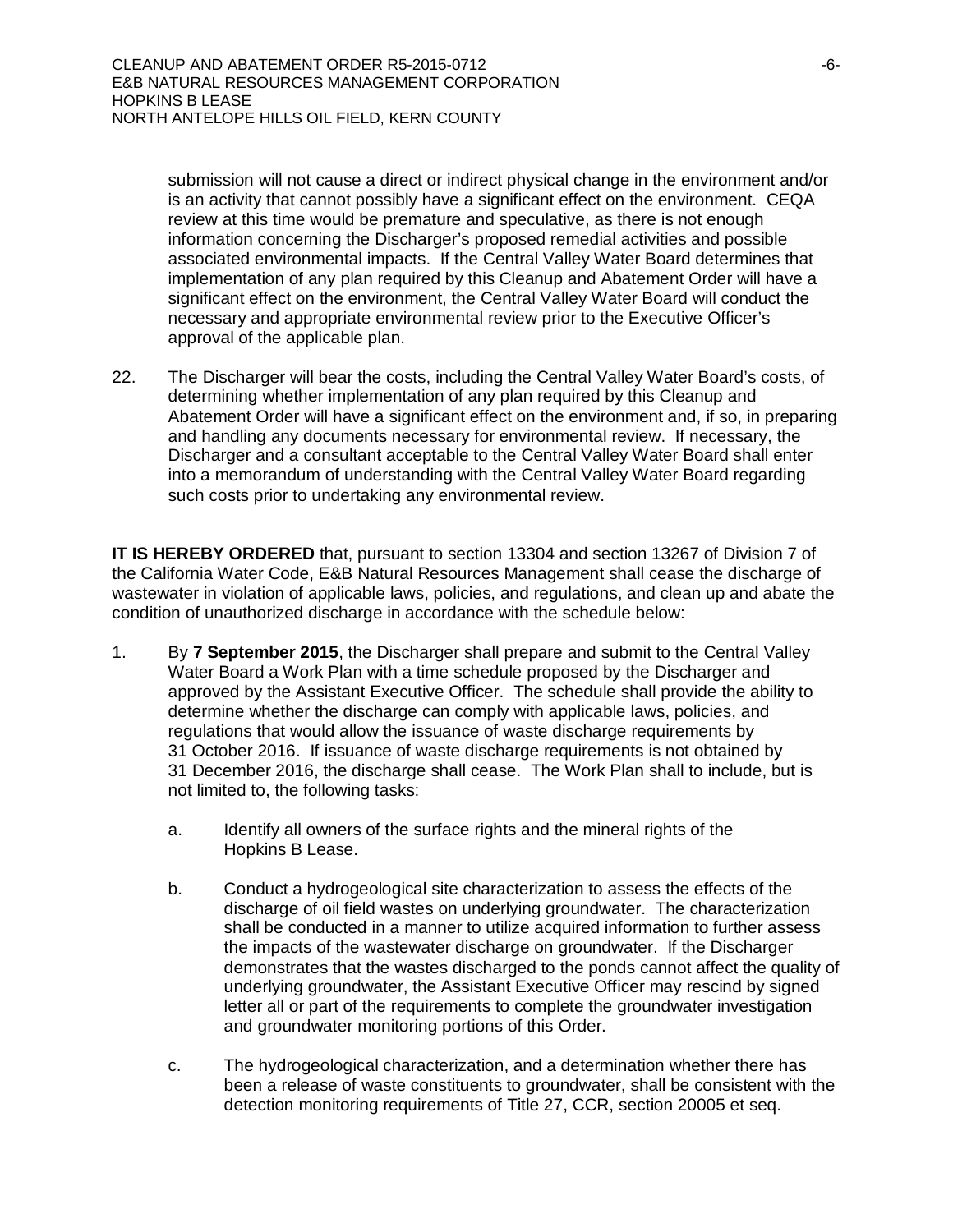(Title 27). This includes the development of a Sampling and Analysis Plan (SAP); the location and installation of groundwater monitoring wells; soil sampling locations (if necessary); and the sampling and analysis methods for groundwater and soil samples, in accordance with Monitoring and Reporting Program No. R5-2015-0712 (MRP), which is attached hereto and made part of this Order.

- d. Monitoring wells installed for the hydrogeological characterization shall be installed at appropriate depths that will allow the collection of representative groundwater samples. Existing groundwater wells documented to be in appropriate locations, where well depth and construction details can be provided, may be proposed as sampling points.
- e. Collect and submit representative groundwater and soil samples for laboratory analysis for waste constituents in Monitoring and Reporting Program No. R5-2015-0712 in accordance with a sampling and analysis plan (SAP) approved by the Assistant Executive Officer.
- f. The methods of analysis and the method detection limits (MDLs) used must be appropriate for the expected concentrations. The laboratory reporting limits (RLs) for all reported monitoring data shall be set no greater than the practical quantitation limit (PQL). MDLs, PQLs and RLs shall be derived by the laboratory for each analytical procedure, according to State of California laboratory accreditation procedures. Analysis with an MDL greater than the most stringent drinking water standard that results in non-detection needs to be reanalyzed with the MDL set lower than the drinking water standard or at the lowest level achievable by the laboratory;
- g. Conduct a well survey to identify all water supply wells within one-mile of the ponds. The Discharger shall sample the identified domestic water supply wells and analyze the samples for the waste constituents listed in Table I of Monitoring and Reporting Program No. R5-2015-0712. If access to private property is needed, requested and denied, a demonstration of that is required.
- h. If the investigation determines that a release of wastewater to groundwater or soils has occurred, the hydrogeological characterization shall include a characterization of the nature and extent of the release consistent with the evaluation monitoring program requirements contained in section 20425 of Title 27 CCR section 20005 et seq. (Title 27).
- i. If the investigation determines that a release of wastewater to groundwater or soils has occurred, then following the characterization of the nature and extent of the release, a groundwater remediation program shall be submitted for Assistant Executive Officer review and approval that is consistent with the corrective action program requirements contained in section 20430 of Title 27. This will entail the preparation of an engineering feasibility study followed by a proposed corrective action program.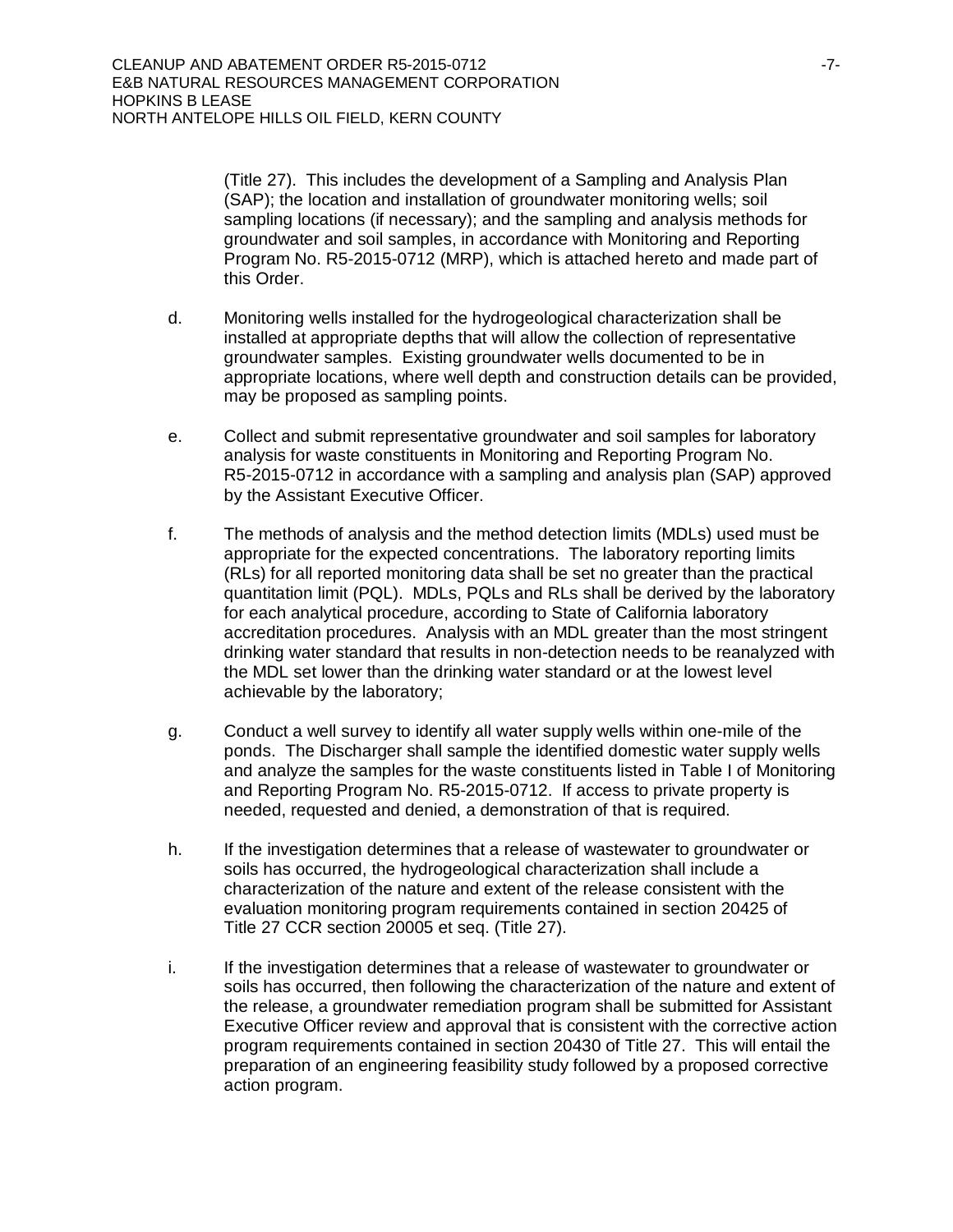- j. Based on information acquired during the hydrogeological site characterization, submit a report of waste discharge (RWD) for preparation of waste discharge requirements, if appropriate, consistent with current regulations and policies. It is anticipated that general WDRs for discharges to unlined ponds will be presented to the Central Valley Water Board for adoption by August 2016. Submittal of a Notice of Intent to come under a general WDR, with the additional technical information, will meet the requirement of a RWD.
- k. Include in the report a table that provides the total monthly discharge in barrels and gallons to the pond(s) subject to this Order from 1 January 2013 to the end of the month immediately preceding the date of the report. The table shall include a description of the sources and volume of each individual waste stream going to each pond.
- l. Include in the report a calculation of the average monthly discharge of wastes to the ponds from 1 June 2014 through 1 June 2015.
- 2. Beginning **26 October 2015**, or a date approved by the Assistant Executive Officer, and quarterly thereafter until all Work Plan activities are complete, the Discharger shall submit technical reports that provide information to document the Work Plan activities completed to date and to ultimately document that all elements of the Work Plan have been completed. Corrective actions shall be proposed and included in these technical reports when Work Plan activities fail to satisfy any interim or final success criteria.
- 3. The Discharger shall comply with the MRP, which is part of this Order, and any revisions thereto as ordered by the Assistant Executive Officer. The submission dates of selfmonitoring reports shall be no later than the submission date specified in the MRP.
- 4. The monthly discharge volume of oil field wastewater to the ponds shall not exceed the average monthly discharge volume calculated in Order 1.l. above.
- 5. The Discharger shall not discharge produced fluids to any location on the Hopkins B Lease other than a permitted injection well, a permitted pond or disposal facility, or the ponds which are the subject of this Order.
- 6. The ponds shall either be free of oil or effectively screened and maintained to preclude entry of birds or animals;
- 7. Ponds adjacent to natural drainage courses shall be protected from inundation or washout, or properly closed;
- 8. **All activities in the Work Plan shall be completed** in accordance with time frames included in the Work Plan as approved by the Assistant Executive Officer.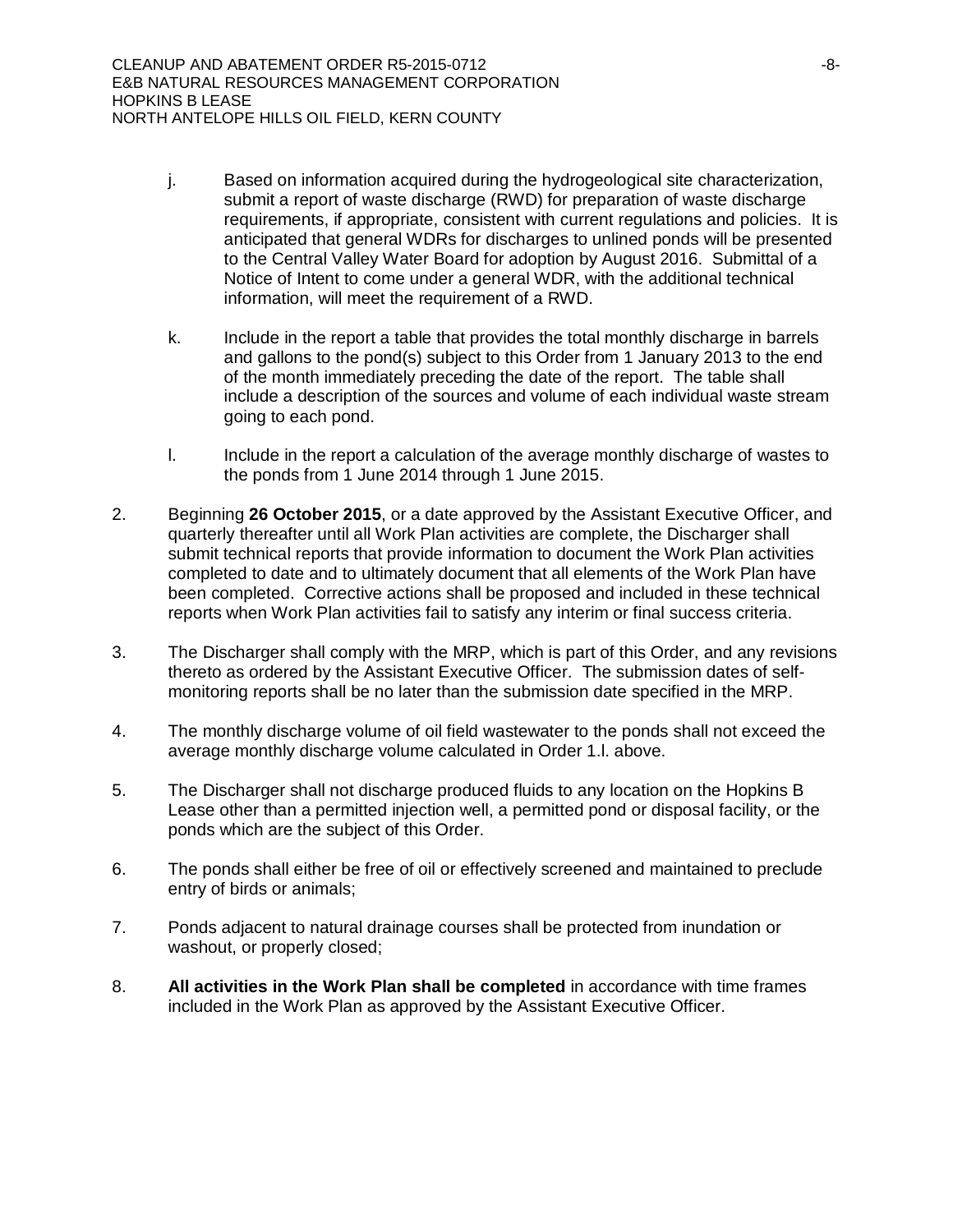9. With each report and work plan required by this Cleanup and Abatement Order, the Discharger shall provide under penalty of perjury under the laws of California a "Certification" statement to the Central Valley Water Board. The "Certification" shall include the following signed statement:

> *I certify under penalty of law that this document and all attachments were prepared under my direction or supervision in accordance with a system designed to assure that qualified personnel properly gather and evaluate the information submitted. Based on my inquiry of the person or persons who manage the system, or those persons directly responsible for gathering the information, the information submitted is, to the best of my knowledge and belief, true, accurate, and complete. I am aware that there are significant penalties for submitting false information, including the possibility of fine and imprisonment for knowing violations. Pursuant to Water Code section 13350, any person who intentionally or negligently violates a cleanup and abatement order may be liable civilly in an amount which shall not exceed five thousand dollars (\$5,000), but shall not be less than five hundred dollars (\$500), for each day in which the cleanup and abatement order is violated.*

10. If it is determined that discharges from the Hopkins B Lease have impacted the beneficial uses of water, the Discharger can be further required upon notification by the Assistant Executive Officer to provide a replacement water supply or treat the water to allow continued use by any affected party.

#### **NOTIFICATIONS**

- 1. **Applicability**. Requirements established pursuant to Water Code sections 13304 and 13267(b) are enforceable when signed by the Assistant Executive Officer of the Central Valley Water Board.
- 2. **Enforcement Actions.** The Central Valley Water Board reserves its right to take any enforcement action authorized by law for violations, including but not limited to, violations of the terms and conditions of this Cleanup and Abatement Order.
- 3. **Inspection and Entry.** The Discharger shall allow the Central Valley Water Board or State Water Board, and/or their authorized representatives (including an authorized contractor acting as their representative), upon the presentation of credentials and other documents, as may be required by law, to at reasonable times do the following:
	- a. Enter upon the properties;
	- b. Access and copy any records related to this Cleanup and Abatement Order;
	- c. Inspect and photograph any facilities, equipment, practices, or operations regulated or required by this Cleanup and Abatement Order; and
	- d. Sample or monitor any substances or parameters on-site for the purposes of assuring Cleanup and Abatement Order compliance or as otherwise authorized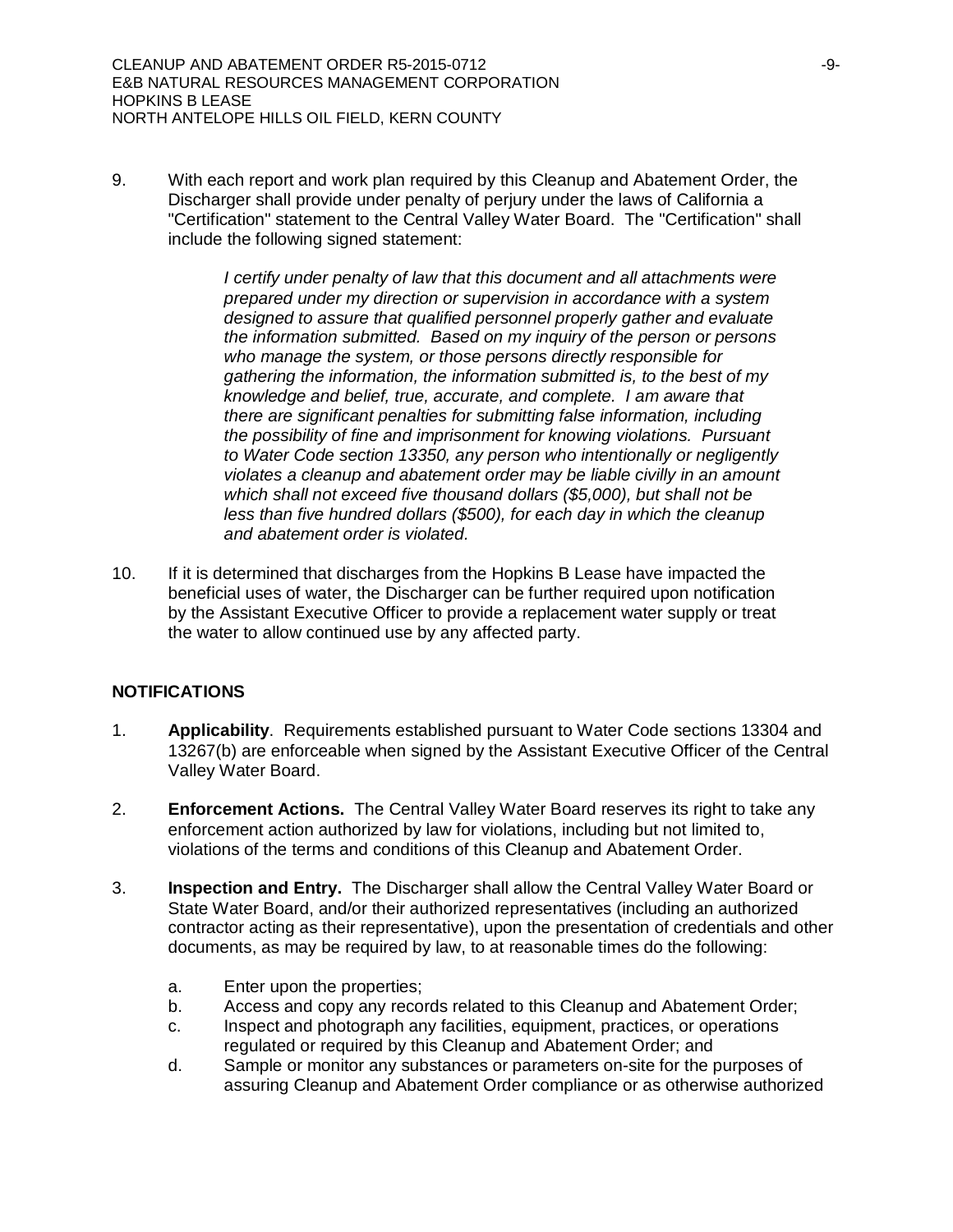by the Porter-Cologne Water Quality Control Act.

- 4. **Potential Liability.** Pursuant to Water Code section 13350, any person who intentionally or negligently violates a cleanup and abatement order may be liable civilly in an amount which shall not exceed five thousand dollars (\$5,000), but shall not be less than five hundred dollars (\$500), for each day in which the cleanup and abatement order is violated. Pursuant to Water Code section 13268, any person failing or refusing to furnish technical or monitoring program reports as required by section 13267, or falsifying any information provided therein, is guilty of a misdemeanor, and may be liable civilly in an amount which shall not exceed one thousand dollars (\$1,000) for each day in which the violation occurs.
- 5. **Cost Reimbursement.** Pursuant to Water Code section 13304, the Central Valley Water Board is entitled to, and may seek reimbursement for, all reasonable costs it actually incurs to investigate unauthorized discharges of waste and to oversee cleanup of such waste, abatement of the effects thereof, or other remedial action, required by this Cleanup and Abatement Order. The Discharger shall reimburse the State of California for all reasonable costs actually incurred by the Central Valley Water Board to investigate unauthorized discharges of waste and to oversee cleanup of such waste, abatement of the effects thereof, or other remedial action, required by this Cleanup and Abatement Order, according to billing statements prepared from time to time by the State Water Board.
- 6. **Waste Management.** The Discharger shall properly manage, store, treat, and dispose of contaminated soils and groundwater which are extracted or disturbed during the investigation in accordance with applicable federal, state, and local laws and regulations. The storage, handling, treatment, or disposal of soil containing waste constituents and polluted groundwater shall not create conditions of pollution, contamination or nuisance as defined in Water Code section 13050(m). The Discharger shall obtain or apply for coverage under waste discharge requirements or a conditional waiver of waste discharge requirements for any discharge of the waste to (a) land for treatment, storage, or disposal or (b) waters of the State.
- 7. **Requesting Administrative Review by the State Water Board.** Any person aggrieved by an action of the Central Valley Water Board that is subject to review as set forth in Water Code section 13320(a), may petition the State Water Board to review the action. Any petition must be made in accordance with Water Code section 13320 and California Code of Regulations, title 23, section 2050 and following. The State Water Board must receive the petition within thirty (30) days of the date the action was taken, except that if the thirtieth day following the date the action was taken falls on a Saturday, Sunday, or state holiday, then the State Water Board must receive the petition by 5:00 p.m. on the next business day. Copies of the laws and regulations applicable to filing petitions may be found on the internet at

http://www.waterboards.ca.gov/public\_notices/petitions/water\_quality/index.shtml or will be provided upon request.

8. **Modifications.** Any modification to this Cleanup and Abatement Order shall be in writing and approved by the Assistant Executive Officer, including any extensions.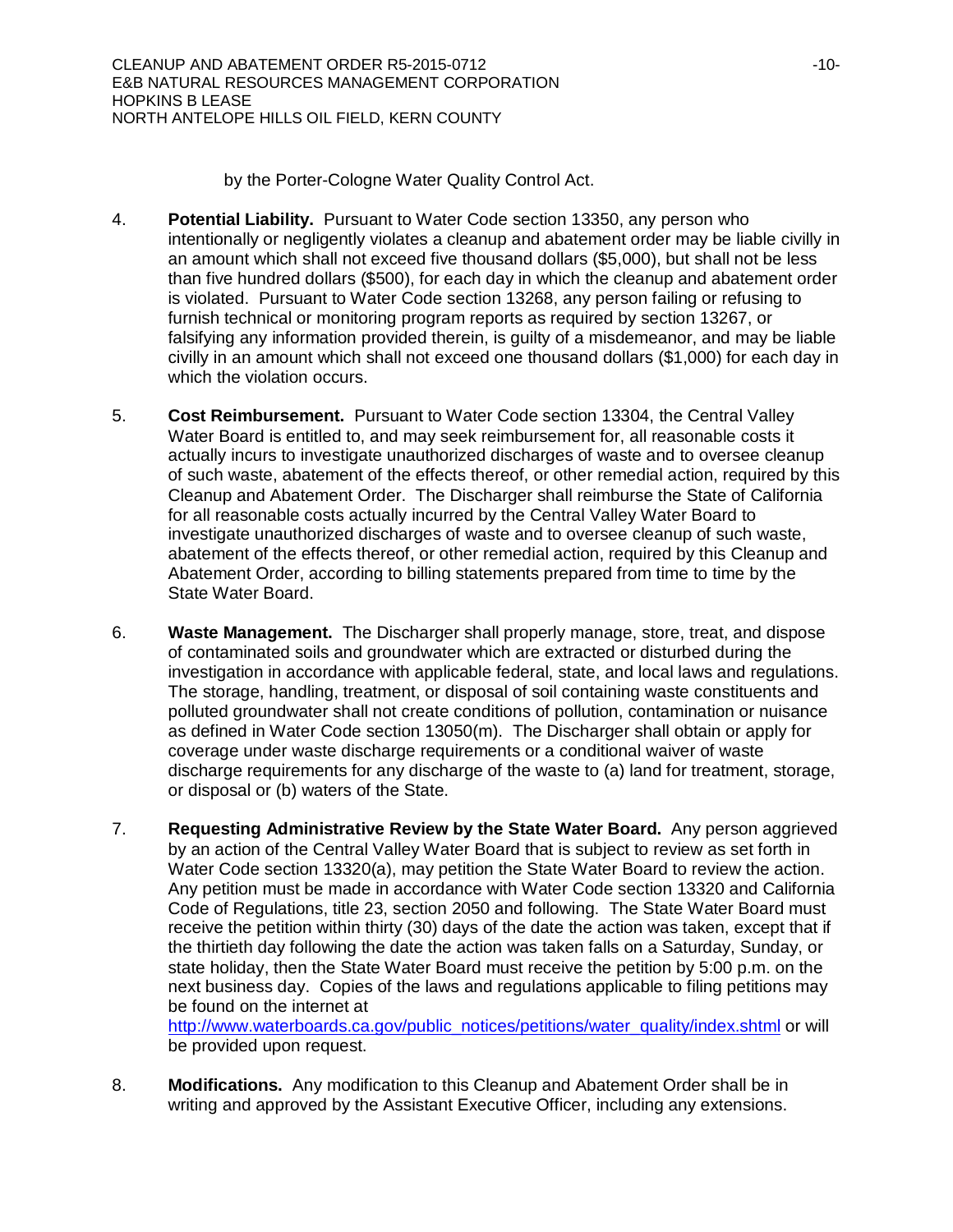Any written extension request by the Discharger shall include justification for the delay.

9. **No Limitation of Water Board Authority**. This Cleanup and Abatement Order in no way limits the authority or ability of the Central Valley Water Board to institute additional enforcement actions or to require additional investigation and any necessary cleanup of the property consistent with the Water Code. This Cleanup and Abatement Order may be revised as additional information becomes available.

# **REPORTING REQUIREMENTS**

- 1. **Duty to Use Qualified Professionals.** The Discharger shall provide documentation that plans and reports required under this Cleanup and Abatement Order are prepared under the direction of appropriately qualified professionals. Business and Professions Code sections 6735, 7835, and 7835.1 require that engineering and geologic evaluations and judgments be performed by or under the direction of licensed professionals. The Discharger shall include a statement of qualifications and license numbers, if applicable, of the responsible lead professionals in all plans and reports required under this Cleanup and Abatement Order. The lead professional shall sign and affix their license stamp, as applicable, to the report, plan, or document.
- 2. **Electronic and Paper Media Reporting Requirements.** The Discharger shall comply with the following reporting requirements for all reports and plans (and amendments thereto) required by this Cleanup and Abatement Order:
	- a. The Discharger shall submit one paper and one electronic, searchable Portable Document Format (PDF) copy of all technical reports, monitoring reports, progress reports, and plans required by this Cleanup and Abatement Order. The PDF copy of all the reports shall also be uploaded into the GeoTracker database, as required by Reporting Requirement 2.(d)(iv) below.
	- b. Larger documents shall be divided into separate files at logical places in the report to keep file sizes under 150 megabytes.
	- c. All paper correspondence and documents submitted to the Central Valley Water Board must include the GeoTracker Site Global ID.
	- d. Electronic Data Submittals to the Central Valley Water Board in compliance with the Cleanup and Abatement Order are required to be submitted electronically via the Internet into the GeoTracker database http://geotracker.waterboards.ca.gov/ (GeoTracker Site Global ID: L10001127889). The electronic data shall be uploaded on or prior to the regulatory due dates set forth in the Cleanup and Abatement Order or addenda thereto. To comply with these requirements, The Discharger shall upload to the GeoTracker database the following minimum information:
		- i. Laboratory Analytical Data: Analytical data (including geochemical data) for all waste, soil, and water samples shall be submitted in Electronic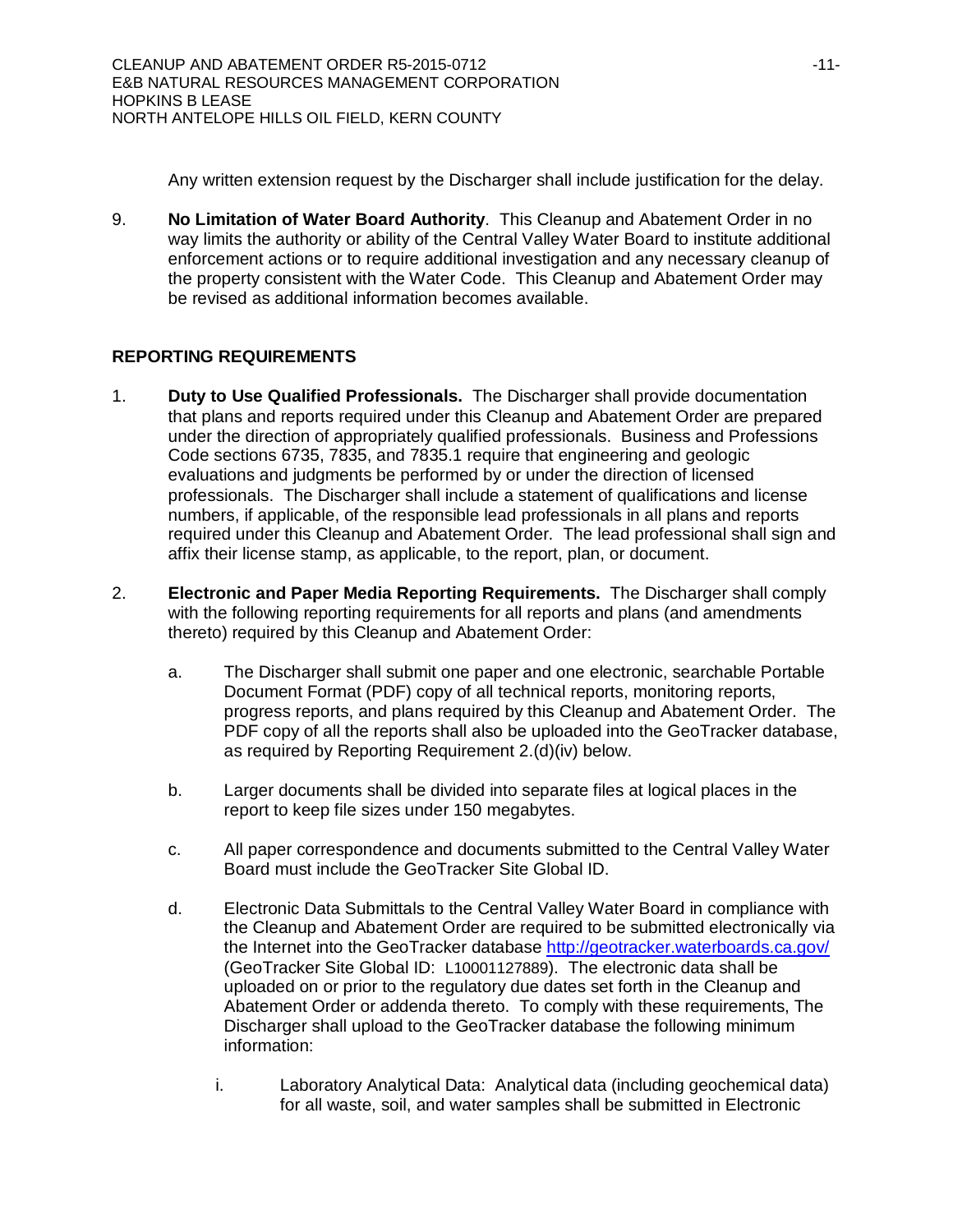Deliverable Format (EDF), which facilitates the transfer of data from the laboratory to the end user. Waste, soil, and water include analytical results of samples collected from the following locations and devices: surface samples, equipment, monitoring wells, boreholes, gas and vapor wells or other collection devices, groundwater, piezometers, and stockpiles.

- ii. Locational Data: All permanent monitoring locations (monitoring wells, sediment sampling locations, etc.) shall be surveyed with latitude and longitude coordinates in a decimal degree format basin on the North American Datum 1983 ellipsoid, and accurate to within one meter (3 feet).
- iii. Site Map: Site map or maps which display discharge locations, streets bordering the facility, and sampling locations for all waste, soil, and water samples. The site map is a stand-alone document that may be submitted in various electronic formats. A site map must also be uploaded to show the maximum extent of any soil impact and water pollution. An update to the site map may be uploaded at any time.
- iv. Electronic Report: A complete copy (in character searchable PDF) of all work plans, work plan modifications, assessment, cleanup, and monitoring reports including the signed transmittal letters, professional certifications, and all data presented in the reports.
- 3. **Oversight Reimbursement.** The discharger may be required to reimburse the Central Valley Water Board for reasonable costs associated with oversight of the investigation and remediation of the Site, as provided in Water Code section 13304(c) (1). **By 24 August 2015**, provide the name and address where the invoices shall be sent. Failure to provide a name and address for invoices and/or failure to reimburse the Central Valley Water Board's reasonable oversight costs shall be considered a violation of this Cleanup and Abatement Order.
- 4. **Signatory Requirements.** All reports and work plans required under this Cleanup and Abatement Order shall be signed and certified, in accordance with Order Item 9 above, by the Discharger or by a duly authorized representative and submitted to the Central Valley Water Board. A person is a duly authorized representative only if: 1) The authorization is made in writing by The Discharger; and 2) The authorization specifies either an individual or a position having responsibility for the overall operation of the regulated facility or activity. (A duly authorized representative may thus be either a named individual or any individual occupying a named position.)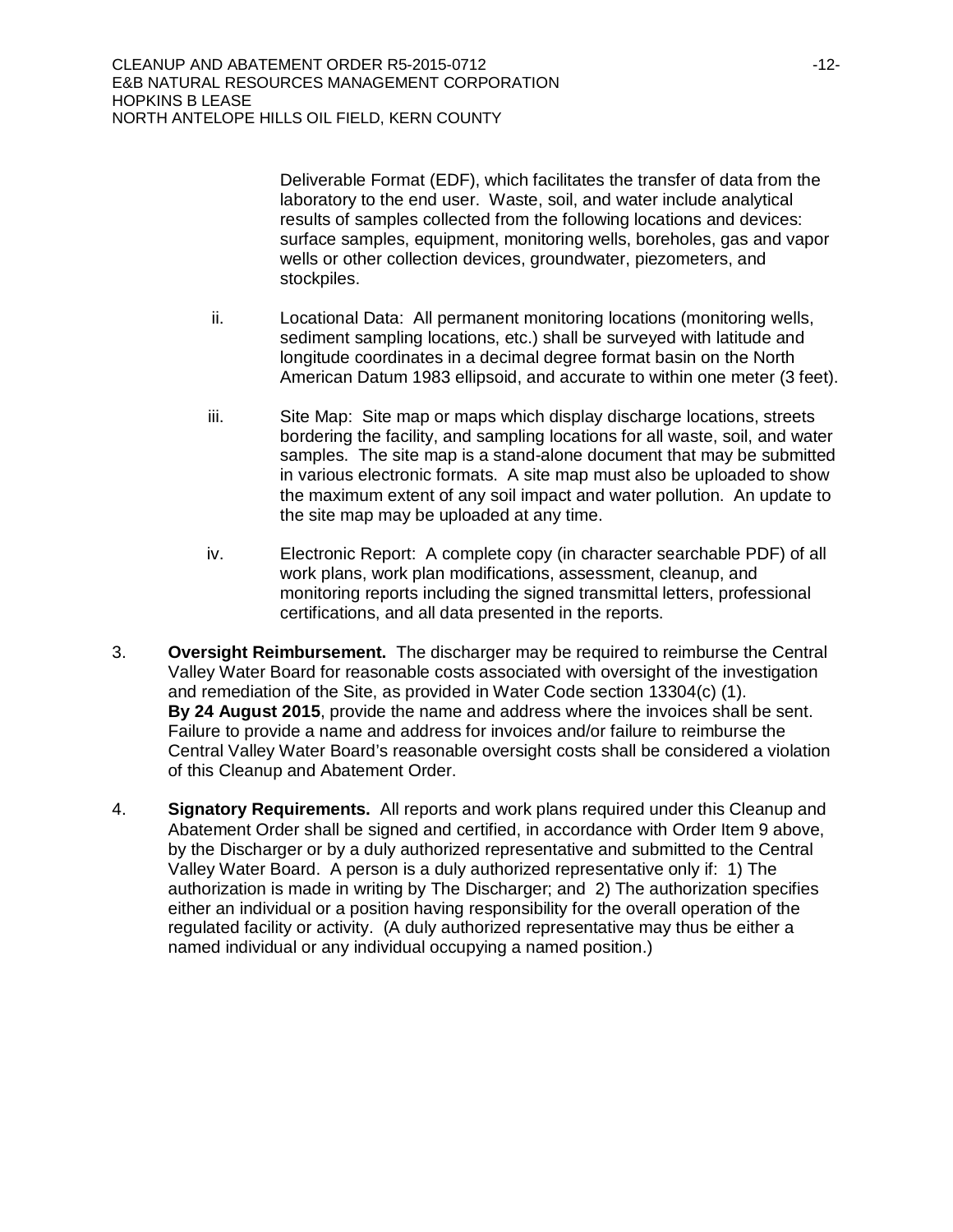5. All monitoring and technical reports required under this Cleanup and Abatement Order shall be submitted to:

California Regional Water Quality Control Board Central Valley Region 1685 E Street, Suite 200 Fresno, CA 93706 Attn: Alejandra Lopez GeoTracker Site Global ID: L10001127889 for North Antelope Hills Oil Field, Hopkins B Lease

6. FAILURE TO COMPLY WITH THE PROVISIONS OF THIS CLEANUP AND ABATEMENT ORDER MAY SUBJECT YOU TO FURTHER ENFORCEMENT ACTION, INCLUDING BUT NOT LIMITED TO, ASSESSMENT OF CIVIL LIABILITY UNDER SECTIONS 13268 AND 13350 OF THE WATER CODE AND REFERRAL TO THE DISTRICT ATTORNEY OR ATTORNEY GENERAL FOR INJUNCTIVE RELIEF AND CIVIL OR CRIMINAL LIABILITY.

> Ordered by: *Original Signed By:* CLAY L. RODGERS, Assistant Executive Officer

> > 23 July 2015 Date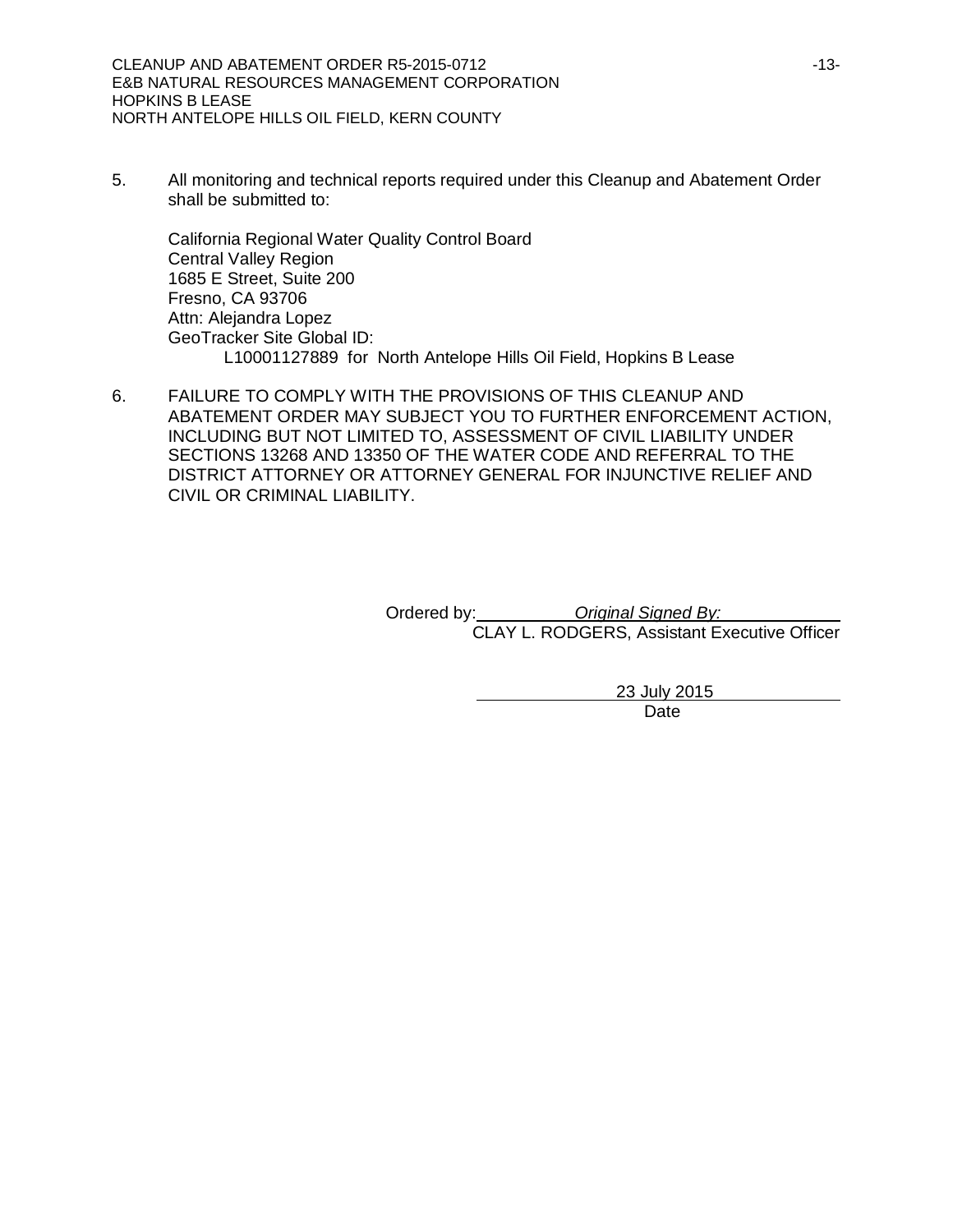### CALIFORNIA REGIONAL WATER QUALITY CONTROL BOARD CENTRAL VALLEY REGION

### MONITORING AND REPORTING PROGRAM R5-2015-0712 FOR E&B NATURAL RESOURCES MANAGEMENT CORPORATION HOPKINS B LEASE NORTH ANTELOPE HILLS OIL FIELD KERN COUNTY

Compliance with this Monitoring and Reporting Program is required pursuant to Water Code section 13267 as ordered by Cleanup and Abatement Order R5-2015-0712 (the "CAO"). Failure to comply with this program constitutes noncompliance with the CAO and the Water Code, which can result in the imposition of civil liability. All sampling and analyses shall be by United States Environmental Protection Agency (USEPA) approved methods. The test methods chosen for detection of the constituents of concern shall be subject to review and concurrence by the California Regional Water Quality Control Board, Central Valley Region ("Central Valley Water Board").

A complete list of substances which are tested for and reported on by the testing laboratory shall be provided to the Central Valley Water Board. All peaks must be reported. In addition, both the method detection limit (MDL) and the practical quantification limit shall be reported. Detection limits shall equal or be more precise than USEPA methodologies. Analysis with an MDL greater than the most stringent drinking water standard that results in non-detection needs to be reanalyzed with the MDL set lower than the drinking water standard or at the lowest level achievable by the laboratory. Water samples must be analyzed within allowable holding time limits as specified in 40 CFR Part 136. All quality assurance/quality control (QA/QC) samples must be run on the same dates when samples were actually analyzed. Proper chain of custody procedures must be followed and a copy of the completed chain of custody form shall be submitted with the report. All analyses must be performed by a California Department of Public Health certified laboratory.

The Discharger shall maintain all sampling and analytical results: date, exact place, and time of sampling; dates analyses were performed; analyst's name; analytical techniques used; and results of all analyses. Such records shall be retained for a minimum of three years. This period of retention shall be extended during the course of any unresolved litigation regarding this discharge, or when requested by the Central Valley Water Board.

# **GROUNDWATER MONITORING**

The Discharger shall operate and maintain a groundwater monitoring system that complies with the requirements of the CAO and is consistent with the detection monitoring requirements of section 20420 et seq. of Title 27, CCR, section 20005 et seq. (Title 27). The monitoring system shall be certified by a California-licensed professional civil engineer or geologist as being consistent with the detection monitoring requirements of Title 27. The Discharger shall revise the groundwater monitoring system (after review and approval by Central Valley Water Board staff) as needed to characterize the groundwater and to delineate the nature and extent of any release of waste constituents due to the operation of the surface impoundments (ponds) that are the subject of the CAO.

Groundwater samples shall be collected quarterly from groundwater monitoring wells and other sampling points established in accordance with the hydrogeological characterization required by the CAO. The collected samples shall be analyzed for the parameters and constituents listed in Table I in accordance with the specified methods and frequencies. The Discharger shall collect, preserve, and transport groundwater samples in accordance with the Sample Collection and Analysis Plan approved by the Assistant Executive Officer.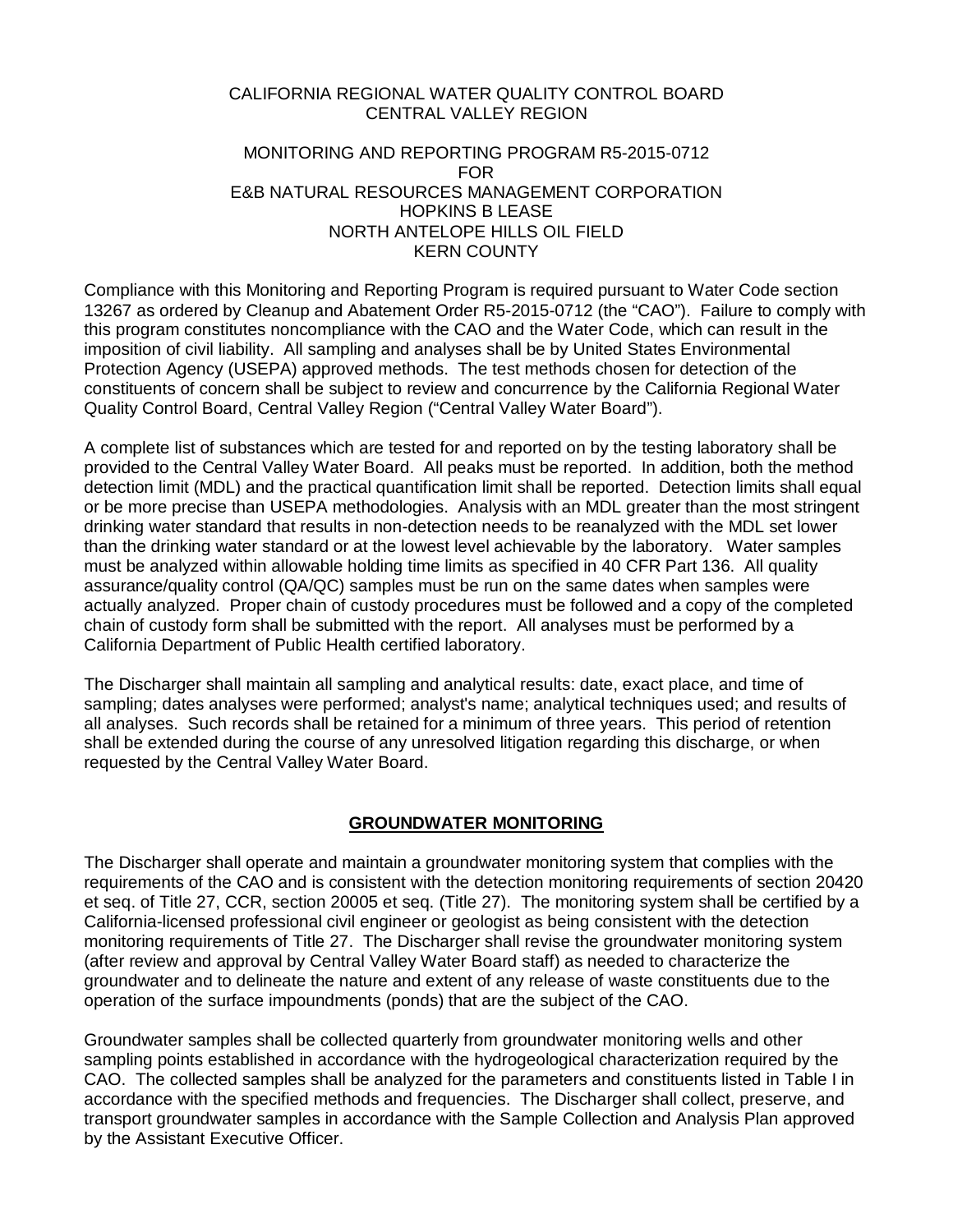#### MONITORING AND REPORTING PROGRAM R5-2015-0712 **For all and the CONITABLE 100 FOR ALCOHOL** FOR E&B NATURAL RESOURCES MANAGEMENT CORPORATION HOPKINS B LEASE NORTH ANTELOPE HILLS OIL FIELD, KERN COUNTY

### **WASTEWATER MONITORING**

Produced water samples shall be collected quarterly at a point in the system before discharge to the ponds. Time of collection of the sample shall be recorded. The collected produced water samples shall be analyzed for the parameters and constituents listed in Table I in accordance with the specified methods and frequencies. The Discharger shall collect, preserve, and transport produced water samples in accordance with the approved Sample Collection and Analysis Plan.

The Discharger shall record the volume of wastewater discharged to the ponds monthly. The wastewater volumes shall be reported in the quarterly monitoring reports.

### **FACILITY MONITORING**

Permanent markers shall be in place with calibrations indicating the water level at design capacity and available operational freeboard. The freeboard shall be monitored on all ponds to the nearest tenth of a foot **monthly**.

Annually, prior to the anticipated rainy season, but **no later than 30 September**, the Discharger shall conduct an inspection of the facility. The inspection shall assess repair and maintenance needed for: drainage control systems; slope failure; groundwater monitoring wells, or any change in site conditions that could impair the integrity of the waste management unit or precipitation and drainage control structures; and shall assess preparedness for winter conditions including, but not limited to, erosion and sedimentation control. The Discharger shall take photos of any problems areas before and after repairs. Any necessary construction, maintenance, or repairs shall be **completed by 31 October**. Annual facility inspection reporting shall be **submitted by 30 November**.

The Discharger shall inspect all precipitation, diversion, and drainage facilities for damage **within 7 days** following major storm events (e.g., a storm that causes continual runoff for at least one hour) capable of causing flooding, damage, or significant erosion. The Discharger shall take photos of any problem areas before and after repairs. Necessary repairs shall be completed **within 30 days** of the inspection. Notification and reporting requirements for major storm events shall be conducted as required in Reporting Requirements 2. of this MRP.

The Discharger shall monitor and record on-site rainfall data using an automated rainfall gauge. Data shall be used in establishing the severity of storm events and wet seasons for comparison with design parameters used for waste management unit design and conveyance and drainage design. Daily data and on-site observation shall be used for establishing the need for inspection and repairs after major storm events. Rainfall data shall be reported in the quarterly monitoring reports, as required by this MRP.

#### **REPORTING REQUIREMENTS**

1. The Discharger shall report all monitoring data and information as specified herein. Reports that do not comply with the required format will be **REJECTED** and the Discharger shall be deemed to be in noncompliance with this Monitoring and Reporting Program.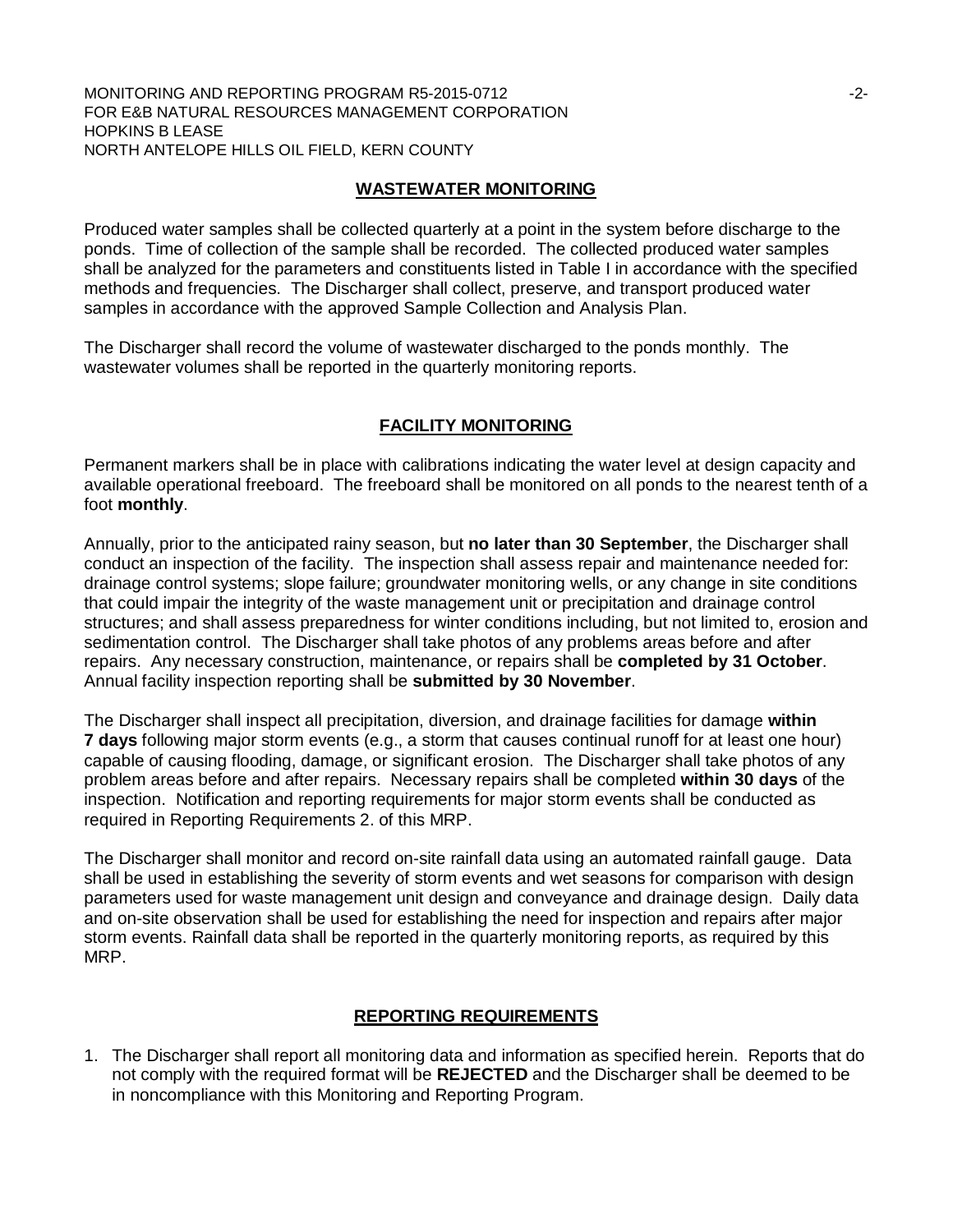MONITORING AND REPORTING PROGRAM R5-2015-0712 **And Contact Structure Contact And Contact And Contact And Contact A** FOR E&B NATURAL RESOURCES MANAGEMENT CORPORATION HOPKINS B LEASE NORTH ANTELOPE HILLS OIL FIELD, KERN COUNTY

2. Quarterly groundwater and wastewater monitoring and remediation system reports shall be submitted to the Central Valley Water Board according to the schedule below.

| <b>Monitoring Period</b> | <b>Report Due</b> |
|--------------------------|-------------------|
| January – March          | April 30          |
| April – June             | July 31           |
| July - September         | October 31        |
| October - December       | January 31        |

Each quarterly report shall include the following minimum information:

- (a) a description and discussion of the sampling event and results, including trends in the concentrations of waste constituents and groundwater elevations in the wells. If there are any deficiencies during the sampling event or if impacts to groundwater extend beyond recent historical boundaries, the report shall include an explanation and/or evaluation and propose options for addressing or correcting the deficiencies;
- (b) field logs that contain, at a minimum, water quality parameters measured before, during, and after purging, method of purging, depth of water, volume of water purged, etc.;
- (c) groundwater contour maps for all groundwater zones, if applicable;
- (d) waste constituent isoconcentration maps for all groundwater zones, if applicable;
- (e) a table showing well construction details that shall include, at a minimum, well number, groundwater zone being monitored, measuring point elevation, depth to top and bottom of screen, water level elevation, and depth to water;
- (f) cumulative data tables containing all historical water quality analytical results and depth to groundwater;
- (g) a copy of all laboratory analytical data reports;
- (h) results of any monitoring done more frequently than required at the locations specified in this Monitoring and Reporting Program or at other locations at the site shall be reported to the Central Valley Water Board;
- (i) a summary of any spills/releases that occurred during the quarter and tasks undertaken in response to the spills/releases;
- (j) an update and status on each of the outstanding tasks required by the CAO or Assistant Executive Officer;
- (k) a map showing all wells on the facility and the location of wastewater sampling;
- 3. In reporting the monitoring data, the Discharger shall arrange the data in tabular form so that the date, the constituents, and the concentrations are readily discernible. The data shall be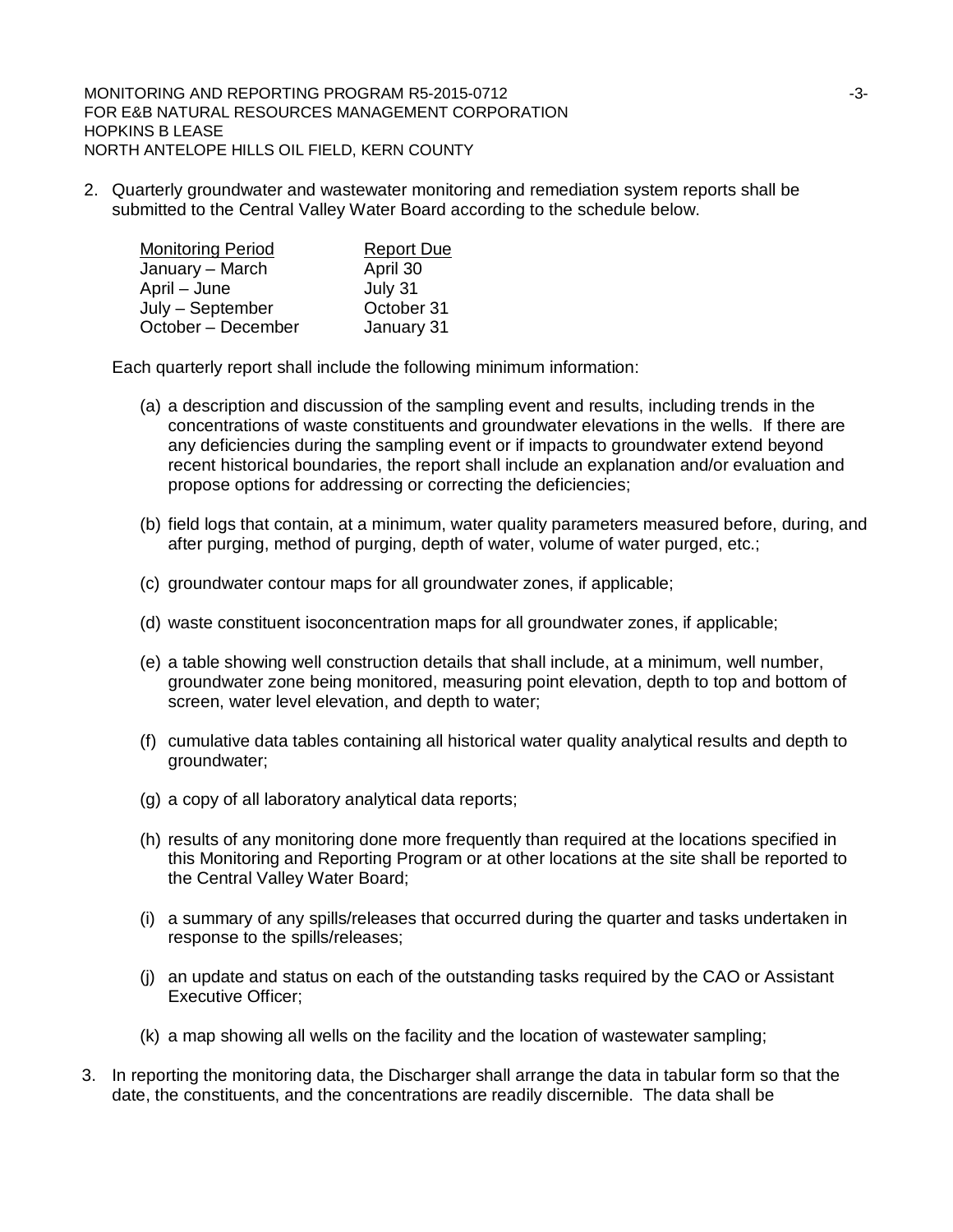MONITORING AND REPORTING PROGRAM R5-2015-0712 **ALCORY 100 ACCOMMUNITION** FOR E&B NATURAL RESOURCES MANAGEMENT CORPORATION HOPKINS B LEASE NORTH ANTELOPE HILLS OIL FIELD, KERN COUNTY

summarized to demonstrate compliance with the requirements. All data shall be submitted in an electronic form acceptable to the Assistant Executive Officer.

- 4. Each quarterly monitoring report shall be submitted as a single document and contain all monitoring data collected at the site including all information cited in the above sections. A hard copy of all required reports or responses shall be submitted by the due date unless otherwise arranged with Central Valley Water Board staff.
- 5. The Discharger shall submit an **annual report by 31 January** of each year for the preceding year. The report can be combined with the Discharger's fourth quarter monitoring report. The report shall contain:
	- (a) Both tabular and graphical summaries of all data obtained during the year;
	- (b) An in-depth evaluation of groundwater conditions at the site including short and long-term trends of the constituents of concern in each area of the site;
	- (c) An evaluation of the effectiveness of the groundwater monitoring network in delineating the lateral and vertical extent of impacts to groundwater in all affected areas of the site. This needs to include an identification of any data gaps and potential deficiencies in the monitoring system or reporting program. The report shall include recommendations to address any deficiencies in the monitoring and report program;
	- (d) An evaluation of the effectiveness of each of the remediation systems. The evaluation shall include the effectiveness of the systems in remediating impacted groundwater and each of the source areas or suspected source areas. The report shall include recommendations for improving or expanding the systems, if necessary;
	- (e) A summary of the performance of each remediation system including the amount and percentage of operating and downtime, and the amount of petroleum hydrocarbons removed, if applicable; and
	- (f) A summary of all spills/releases, if any, that occurred during the year, tasks undertaken in response to the spills, the results of the tasks undertaken.
- 6. The Discharger may request that the Assistant Executive Officer change the monitoring frequency or constituents of concern after the first year of monitoring. The request needs to include a demonstration that adequate data has been collected to determine background groundwater conditions and a justification for the change.
- 7. The Discharger shall maintain a data base containing historical and current monitoring data in an electronic form acceptable to the Assistant Executive Officer. The data base shall be updated quarterly and provided to the Central Valley Water Board in electronic format.
- 8. The Discharger shall submit electronic copies of all work plans, reports, analytical results, and groundwater elevation data over the Internet to the State Water Board Geographic Environmental Information Management System database (GeoTracker) at *http://geotracker.swrcb.ca.gov*. Electronic submittals shall comply with GeoTracker standards and procedures, as specified on the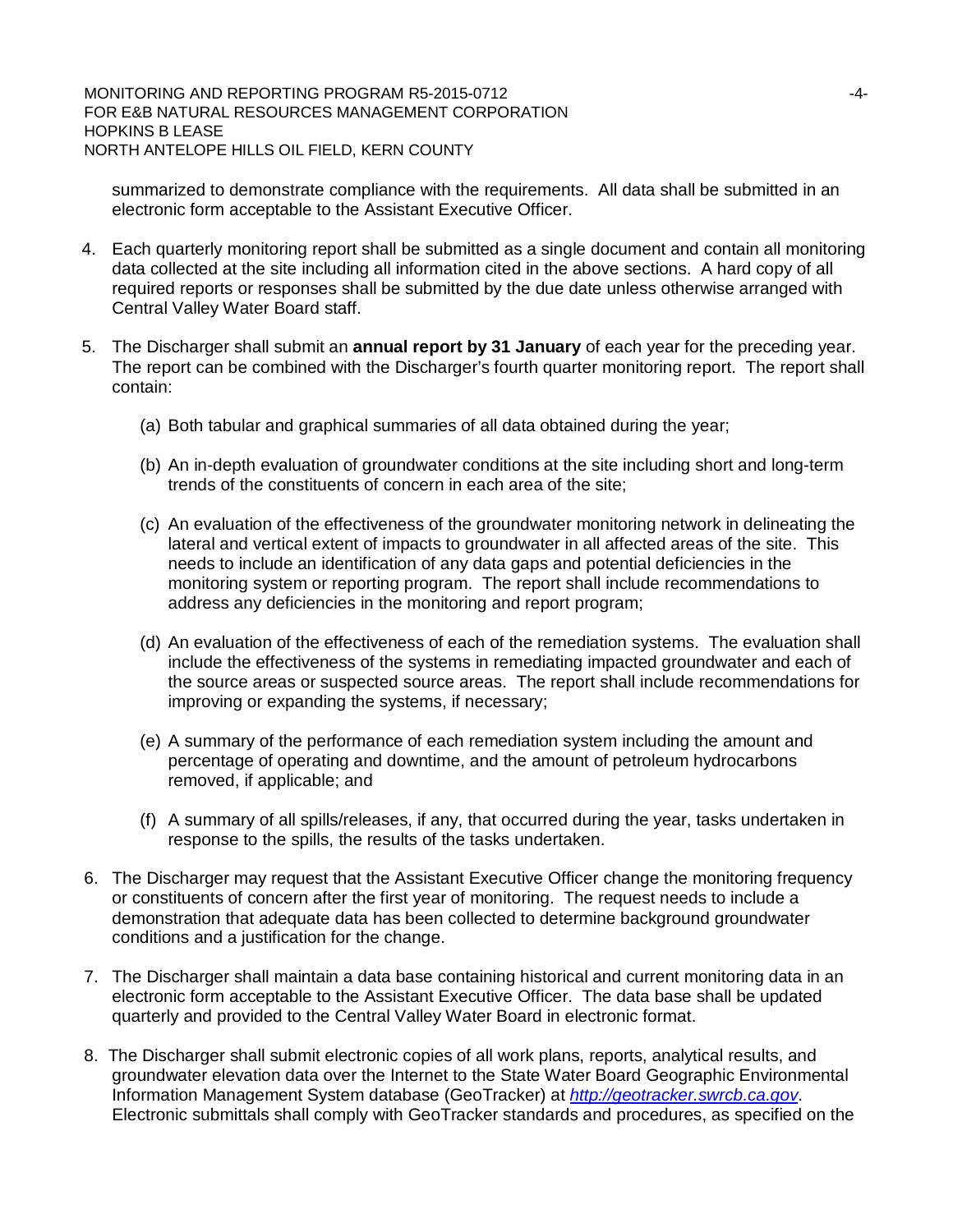MONITORING AND REPORTING PROGRAM R5-2015-0712 **FOUR SET AND REPORTING** PROGRAM R5-2015-0712 FOR E&B NATURAL RESOURCES MANAGEMENT CORPORATION HOPKINS B LEASE NORTH ANTELOPE HILLS OIL FIELD, KERN COUNTY

State Water Board's web site. Uploads to GeoTracker shall be completed on or prior to the due date. In addition, a hardcopy of each document shall be submitted to:

California Regional Water Quality Control Board Central Valley Region 1685 E Street, Suite 200 Fresno, CA 93706 Attn: Alejandra Lopez

GeoTracker Site Global ID: L10001127889 for the North Antelope Hills Oil Field, Hopkins B Lease

8. A transmittal letter explaining the essential points shall accompany each report. At a minimum, the transmittal letter shall identify any violations found since the last report was submitted, and if the violations were corrected. If no violations have occurred since the last submittal, this shall be stated in the transmittal letter. The transmittal letter shall also state that a discussion of any violations found since the last report was submitted, and a description of the actions taken or planned for correcting those violations, including any references to previously submitted time schedules, is contained in the accompanying report. The transmittal letter shall contain a statement identical to that required by the CAO by the discharger, or the discharger's authorized agent, under penalty of perjury, that to the best of the signer's knowledge the report is true, accurate, and complete.

The Discharger shall implement the above monitoring program on the effective date of this Program.

Ordered by: *Original Signed By:* CLAY L. RODGERS, Assistant Executive Officer

> 23 July 2015 Date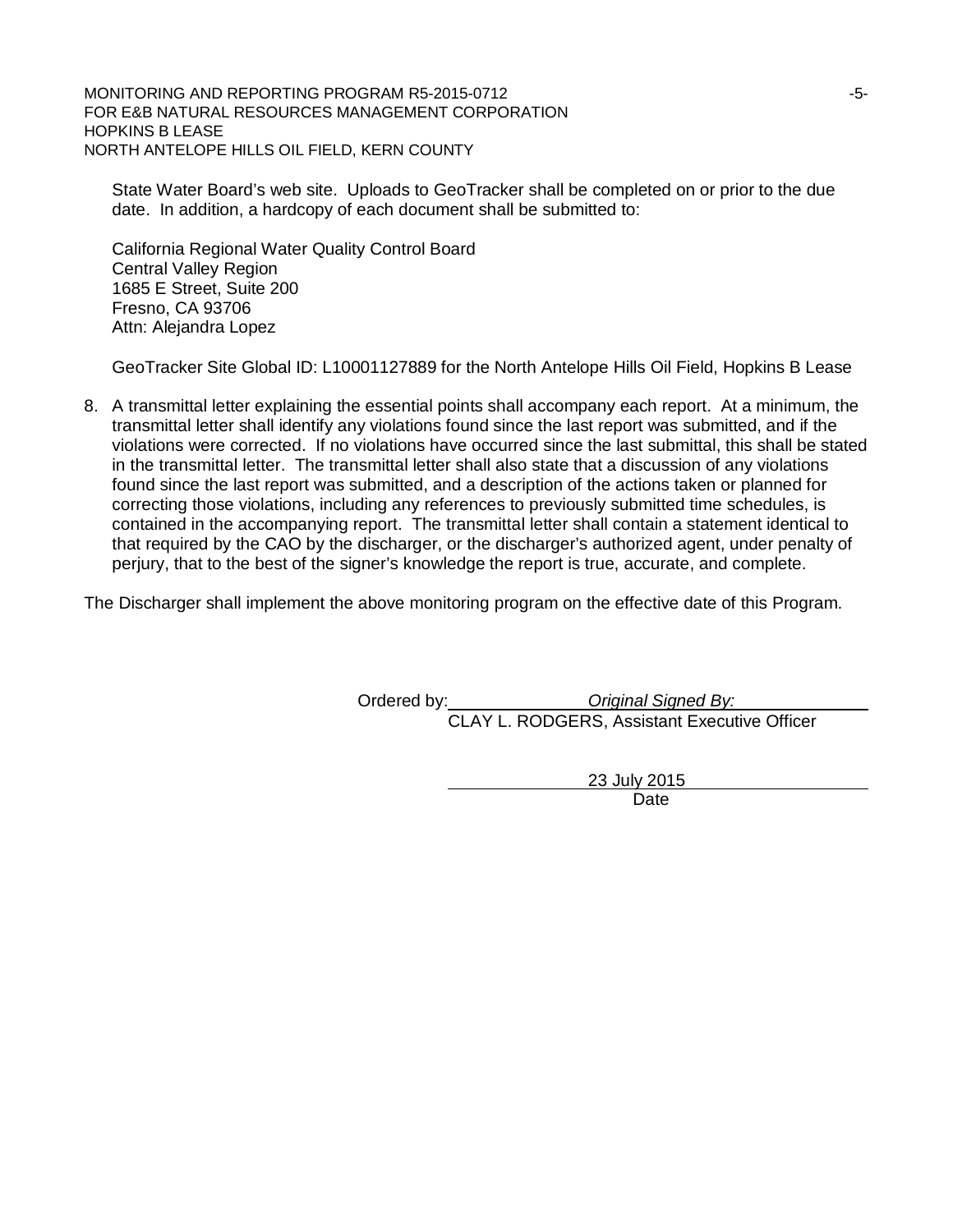#### MONITORING AND REPORTING PROGRAM R5-2015-0712 **FOUR SETAINAL REPORTING** PROGRAM R5-2015-0712 FOR E&B NATURAL RESOURCES MANAGEMENT CORPORATION HOPKINS B LEASE, NORTH ANTELOPE HILLS OIL FIELD KERN COUNTY

| Table 1 - Wastewater and Groundwater Monitoring                                           |                                                          |                                       |                                            |                                      |
|-------------------------------------------------------------------------------------------|----------------------------------------------------------|---------------------------------------|--------------------------------------------|--------------------------------------|
| <b>Parameters</b>                                                                         | <b>Units</b>                                             | <b>Monitoring</b><br><b>Frequency</b> | <b>US EPA or</b><br>other<br><b>Method</b> | <b>Reporting</b><br><b>Frequency</b> |
| <b>Groundwater Elevation</b>                                                              | feet &<br>hundredths,<br>MSL <sup>1</sup>                | Quarterly                             |                                            | Quarterly                            |
| <b>Field Parameters</b>                                                                   |                                                          |                                       |                                            |                                      |
| Temperature<br><b>Electrical Conductivity</b><br>pH                                       | $\mathrm{P}^2$<br>$\mu$ mhos/cm <sup>3</sup><br>pH units | Quarterly<br>Quarterly<br>Quarterly   |                                            | Quarterly<br>Quarterly<br>Quarterly  |
| <b>Monitoring Parameters</b>                                                              |                                                          |                                       |                                            |                                      |
| <b>Total Dissolved Solids (TDS)</b><br><b>Electrical Conductivity</b><br>Boron, dissolved | mg/L <sup>4</sup><br>umhos/cm<br>mg/L                    | Quarterly<br>Quarterly<br>Quarterly   | 160.1<br>120.1<br>6010B                    | Quarterly<br>Quarterly<br>Quarterly  |
| <b>Standard Minerals</b>                                                                  |                                                          |                                       |                                            |                                      |
| Alkalinity as CaCO3<br><b>Bicarbonate Alkalinity as</b>                                   | mg/L                                                     | Quarterly                             | 310.1                                      | Quarterly                            |
| CaCO <sub>3</sub>                                                                         | mg/L                                                     | Quarterly                             | 310.1                                      | Quarterly                            |
| Carbonate Alkalinity as<br>CaCO <sub>3</sub>                                              | mg/L                                                     | Quarterly                             | 310.1                                      | Quarterly                            |
| Hydroxide Alkalinity as<br>CaCO <sub>3</sub>                                              | mg/L                                                     | Quarterly                             | 310.1                                      | Quarterly                            |
| Sulfate, dissolved<br>Nitrate-N, dissolved                                                | mg/L<br>mg/L                                             | Quarterly<br>Quarterly                | 300.0<br>300.0                             | Quarterly<br>Quarterly               |
| Calcium, dissolved                                                                        | mg/L                                                     | Quarterly                             | 6010B                                      | Quarterly                            |
| Magnesium, dissolved<br>Sodium, dissolved                                                 | mg/L<br>mg/L                                             | Quarterly<br>Quarterly                | 6010B<br>6010B                             | Quarterly<br>Quarterly               |
| Potassium                                                                                 | mg/L                                                     | Quarterly                             | 6010B                                      | Quarterly                            |
| Chloride                                                                                  | mg/L                                                     | Quarterly                             | 300.0                                      | Quarterly                            |
| PAHS <sup>5</sup>                                                                         | $\mu$ g/L $^6$                                           | Quarterly                             | 8270                                       | Quarterly                            |
| <b>Total Petroleum</b><br><b>Hydrocarbons (TPH)</b>                                       | $\mu$ g/L                                                | Quarterly                             | 418.1                                      | Quarterly                            |
| <b>Volatile Organic</b><br><b>Compounds</b><br><b>Full Scan</b>                           | $\mu$ g/L                                                | Quarterly                             | 8260B                                      | Quarterly                            |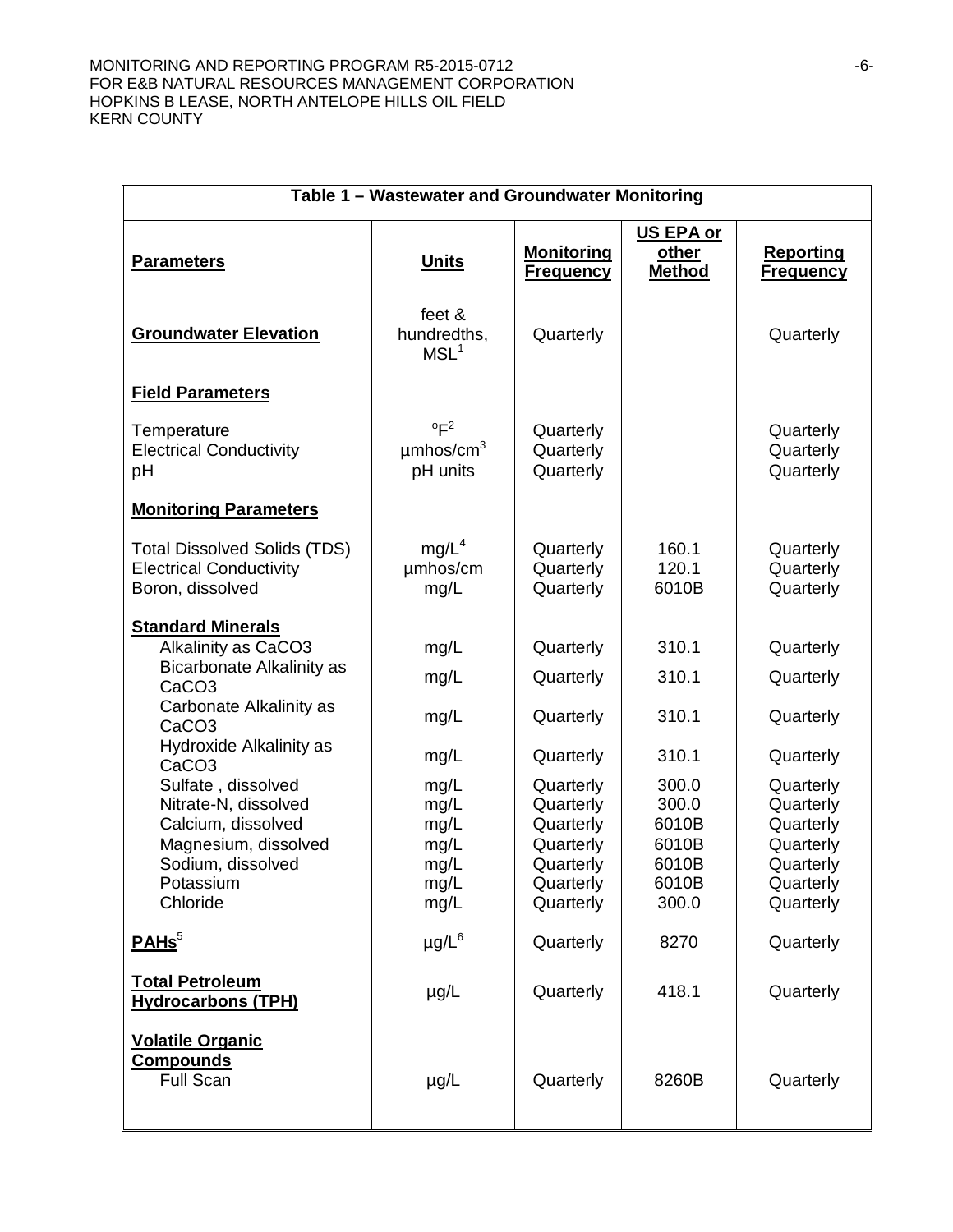#### MONITORING AND REPORTING PROGRAM R5-2015-0712 **For all the STATE STATE** FOR E&B NATURAL RESOURCES MANAGEMENT CORPORATION HOPKINS B LEASE, NORTH ANTELOPE HILLS OIL FIELD KERN COUNTY

| Table 1 - Wastewater and Groundwater Monitoring                                                              |                                                                                                                                                                                    |                                                                                                                                     |                                                                                                                                                                                                 |  |
|--------------------------------------------------------------------------------------------------------------|------------------------------------------------------------------------------------------------------------------------------------------------------------------------------------|-------------------------------------------------------------------------------------------------------------------------------------|-------------------------------------------------------------------------------------------------------------------------------------------------------------------------------------------------|--|
| <b>Units</b>                                                                                                 | <b>Monitoring</b><br><b>Frequency</b>                                                                                                                                              | <b>US EPA or</b><br>other<br><b>Method</b>                                                                                          | <b>Reporting</b><br><b>Frequency</b>                                                                                                                                                            |  |
| $pCi/L^7$<br>pCi/L                                                                                           | Quarterly<br>Quarterly                                                                                                                                                             | 900.0<br>900.0                                                                                                                      | Quarterly<br>Quarterly                                                                                                                                                                          |  |
| pCi/L<br>pCi/L<br>pCi/L<br>pCi/L                                                                             | Quarterly<br>Quarterly<br>Quarterly<br>Quarterly                                                                                                                                   | $SM8$ 7500-Ra<br>SM 7500-Ra<br><b>SM 7110</b><br>200.8                                                                              | Quarterly<br>Quarterly<br>Quarterly<br>Quarterly                                                                                                                                                |  |
|                                                                                                              |                                                                                                                                                                                    |                                                                                                                                     |                                                                                                                                                                                                 |  |
| mg/L<br>mg/L<br>mg/L<br>mg/L<br>mg/L<br>mg/L<br>mg/L<br>mg/L<br>mg/L<br>mg/L<br>mg/L<br>mg/L<br>mg/L<br>mg/L | Quarterly<br>Quarterly<br>Quarterly<br>Quarterly<br>Quarterly<br>Quarterly<br>Quarterly<br>Quarterly<br>Quarterly<br>Quarterly<br>Quarterly<br>Quarterly<br>Quarterly<br>Quarterly | 200.7<br>200.7<br>200.8<br>200.8<br>200.8<br>200.8<br>200.8<br>200.8<br>200.8<br>200.8<br>7196A<br>200.8<br>200.8<br>200.8<br>7470A | Quarterly<br>Quarterly<br>Quarterly<br>Quarterly<br>Quarterly<br>Quarterly<br>Quarterly<br>Quarterly<br>Quarterly<br>Quarterly<br>Quarterly<br>Quarterly<br>Quarterly<br>Quarterly<br>Quarterly |  |
|                                                                                                              | mg/L                                                                                                                                                                               | Quarterly                                                                                                                           |                                                                                                                                                                                                 |  |